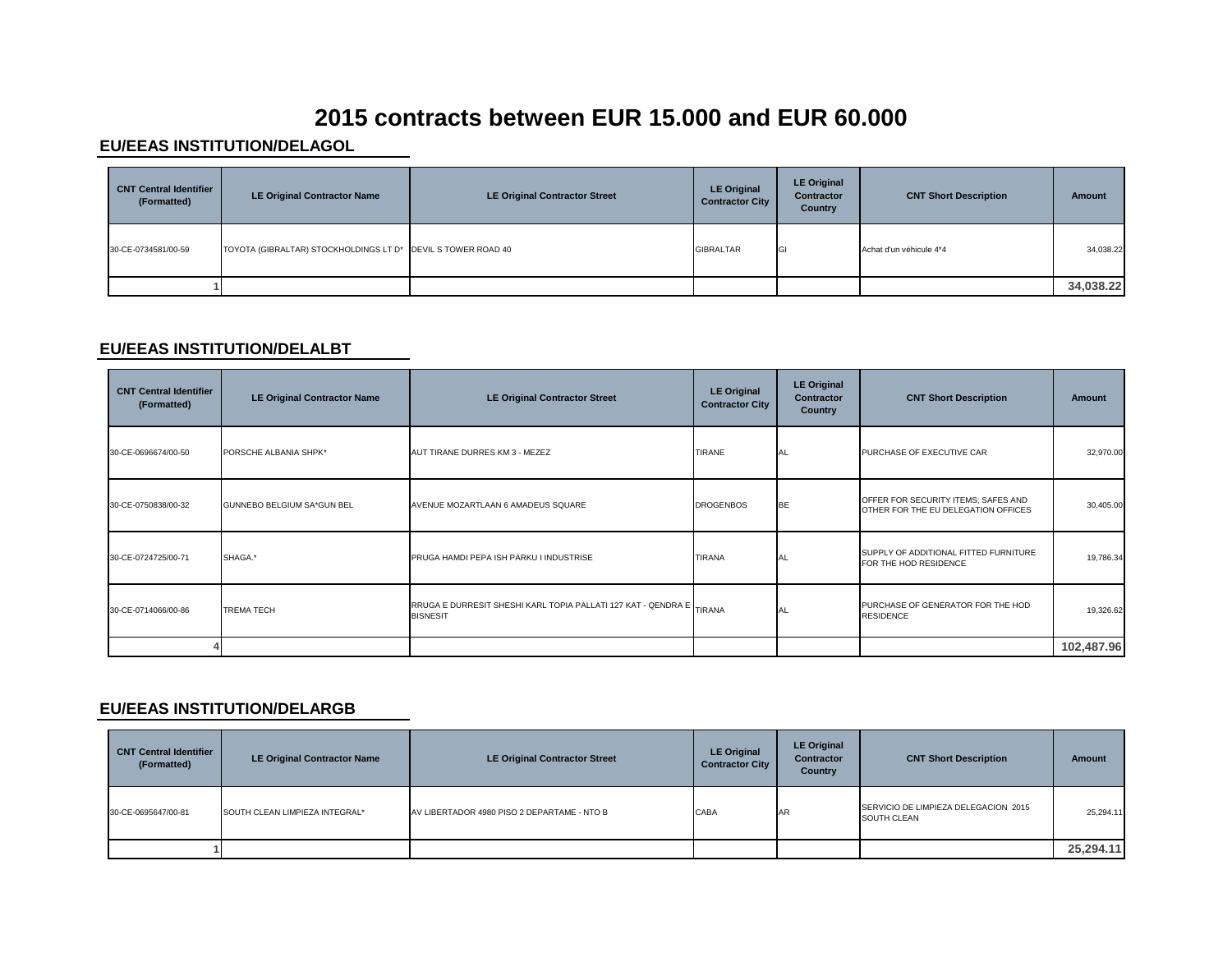### **EU/EEAS INSTITUTION/DELARME**

| <b>CNT Central Identifier</b><br>(Formatted) | <b>LE Original Contractor Name</b> | <b>LE Original Contractor Street</b> | <b>LE Original</b><br><b>Contractor City</b> | <b>LE Original</b><br>Contractor<br>Country | <b>CNT Short Description</b>                         | Amount    |
|----------------------------------------------|------------------------------------|--------------------------------------|----------------------------------------------|---------------------------------------------|------------------------------------------------------|-----------|
| 30-CE-0753988/00-96                          | <b>COMPUTER SERVICE LLC*</b>       | SARYAN ST 10 APT 1                   | YEREVAN                                      | <b>AM</b>                                   | SUPPLY OF CONSUMABLES AND RELATED<br><b>SERVICES</b> | 15,511.25 |
|                                              |                                    |                                      |                                              |                                             |                                                      | 15,511.25 |

# **EU/EEAS INSTITUTION/DELAUSC**

| <b>CNT Central Identifier</b><br>(Formatted) | <b>LE Original Contractor Name</b>  | <b>LE Original Contractor Street</b> | <b>LE Original</b><br><b>Contractor City</b> | <b>LE Original</b><br>Contractor<br>Country | <b>CNT Short Description</b>                       | Amount    |
|----------------------------------------------|-------------------------------------|--------------------------------------|----------------------------------------------|---------------------------------------------|----------------------------------------------------|-----------|
| 30-CE-0777085/00-20                          | DOMESTIC SECURITY SERVICES PTY LTD* |                                      | TUGGERANONG                                  | AU                                          | SUPPLY & INSTALLATION OF INTERCOM<br><b>SYSTEM</b> | 23,969.73 |
| 30-CE-0756420/00-46                          | MORGANS GROUP PTY LTD*              | <b>COLLIE STREET 55</b>              | <b>FYSHWICK NSW</b>                          | AU                                          | CLEANING SERVICES 2016                             | 19,243.04 |
| 30-CE-0776765/00-63                          | DOMESTIC SECURITY SERVICES PTY LTD* |                                      | <b>TUGGERANONG</b>                           | AU                                          | SUPPLY & INSTALLATION OF CCTV SYSTEM               | 17,495.29 |
|                                              |                                     |                                      |                                              |                                             |                                                    | 60,708.06 |

### **EU/EEAS INSTITUTION/DELAZEB**

| <b>CNT Central Identifier</b><br>(Formatted) | <b>LE Original Contractor Name</b> | <b>LE Original Contractor Street</b>     | <b>LE Original</b><br><b>Contractor City</b> | <b>LE Original</b><br><b>Contractor</b><br>Country | <b>CNT Short Description</b>                                                     | <b>Amount</b> |
|----------------------------------------------|------------------------------------|------------------------------------------|----------------------------------------------|----------------------------------------------------|----------------------------------------------------------------------------------|---------------|
| 30-CE-0741353/00-59                          | <b>EVROSTAR LLC*</b>               | ALESKER ALEKBEROV STR 528 EV E M 14      | <b>BAKU</b>                                  | AZ                                                 | CLEANING & TEA/COFFEE SERVICES TO EU<br>DELEGATION AZERBAIJAN 1 OCT'15-31 JAN'16 | 48,561.11     |
| 30-CE-0692678/00-75                          | CATENA SUPPLY MANAGEMENT LLC*      | 50 ZARGARPALAN STREET - YASAMAL DISTRICT | <b>BAKU</b>                                  | <b>IAZ</b>                                         | Supply and assembly of home furniture                                            | 17,800.87     |
|                                              |                                    |                                          |                                              |                                                    |                                                                                  | 66,361.98     |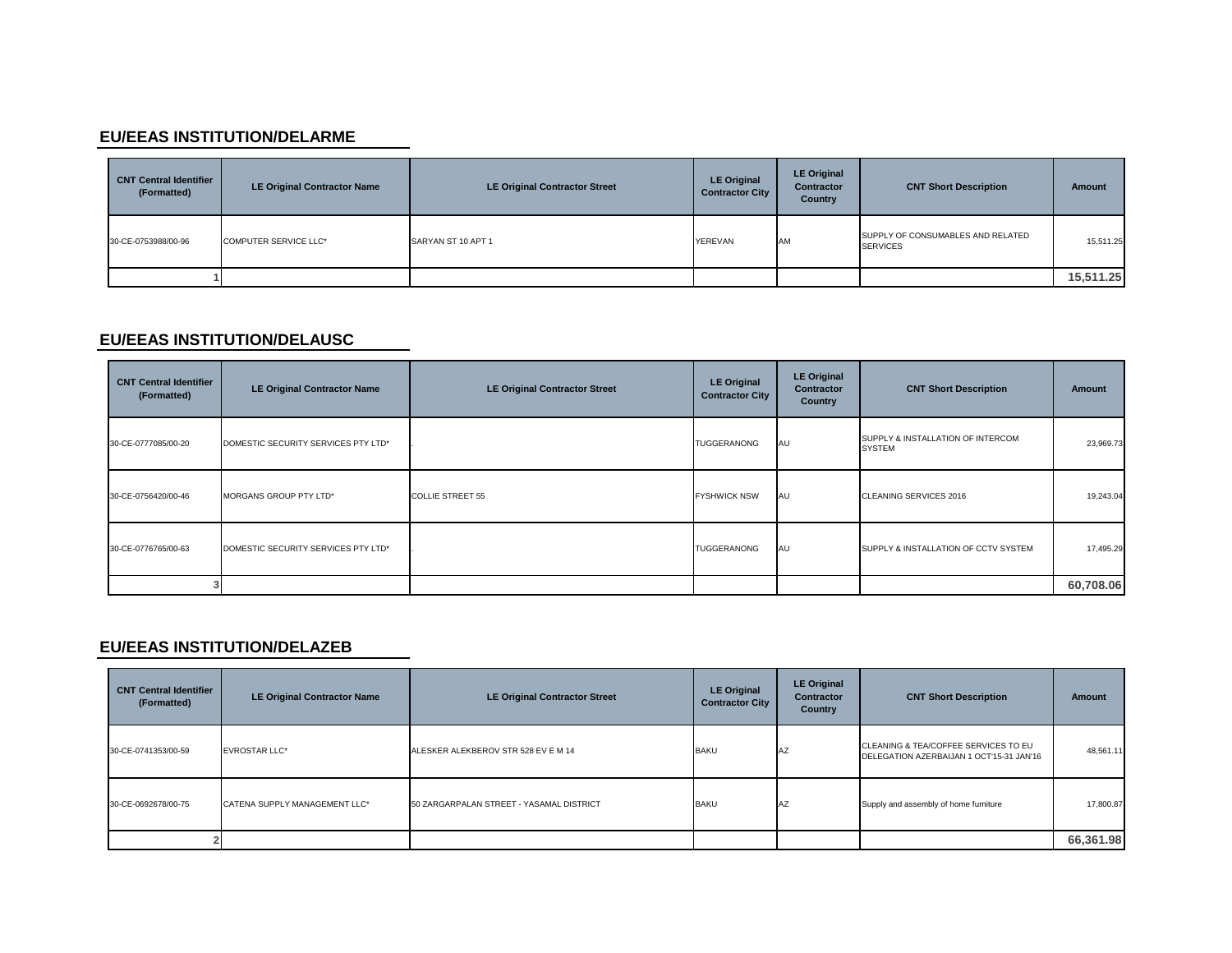### **EU/EEAS INSTITUTION/DELBDIB**

| <b>CNT Central Identifier</b><br>(Formatted) | <b>LE Original Contractor Name</b> | <b>LE Original Contractor Street</b> | <b>LE Original</b><br><b>Contractor City</b> | <b>LE Original</b><br>Contractor<br>Country | <b>CNT Short Description</b>                    | Amount    |
|----------------------------------------------|------------------------------------|--------------------------------------|----------------------------------------------|---------------------------------------------|-------------------------------------------------|-----------|
| 30-CE-0749129/00-88                          | <b>INDRA SISTEMAS SA*</b>          | AVENIDA DE BRUSELAS 35               | <b>ALCOBENDAS</b><br><b>MADRID</b>           | <b>IES</b>                                  | MatérInstallation of new UPS for the delegation | 17,568.88 |
|                                              |                                    |                                      |                                              |                                             |                                                 | 17,568.88 |

### **EU/EEAS INSTITUTION/DELBFAO**

| <b>CNT Central Identifier</b><br>(Formatted) | <b>LE Original Contractor Name</b>                                    | <b>LE Original Contractor Street</b>     | <b>LE Original</b><br><b>Contractor City</b> | <b>LE Original</b><br><b>Contractor</b><br>Country | <b>CNT Short Description</b>        | <b>Amount</b> |
|----------------------------------------------|-----------------------------------------------------------------------|------------------------------------------|----------------------------------------------|----------------------------------------------------|-------------------------------------|---------------|
| 30-CE-0743727/00-64                          | HADDAD KHALIL*H2 IINFORMATIQUE H2I                                    | AVENUE KWAME N KRUMAH                    | <b>OUAGADOUGOU</b>                           | <b>IBF</b>                                         | ACHAT DE COPIEUR KYOCERA            | 21,091.72     |
| 30-CE-0713632/00-34                          | SOCIETE DE TRAVAUX EN ENERGIE, EAU ET<br>MAINTENANCE SARL*SO.T.E.E.MA | RUE 14 11 452 1200 LOGEMENTS - PORTE 463 | <b>OUAGADOUGOU</b>                           | <b>I</b> BF                                        | GROUPE ELECTROGENE 50 KVA FG WILSON | 15,930.92     |
|                                              |                                                                       |                                          |                                              |                                                    |                                     | 37,022.64     |

### **EU/EEAS INSTITUTION/DELBIHS**

| <b>CNT Central Identifier</b><br>(Formatted) | <b>LE Original Contractor Name</b>                            | <b>LE Original Contractor Street</b> | <b>LE Original</b><br><b>Contractor City</b> | <b>LE Original</b><br><b>Contractor</b><br>Country | <b>CNT Short Description</b>                                             | <b>Amount</b> |
|----------------------------------------------|---------------------------------------------------------------|--------------------------------------|----------------------------------------------|----------------------------------------------------|--------------------------------------------------------------------------|---------------|
| 30-CE-0754525/00-44                          | DZAKAMETALI DRUSTVO ZA INZENJERING,<br>TRGOVINU I USLUGE DOO* | UL MUSTAFE BEHMENA 51                | SARAJEVO                                     | BA                                                 | PURCHASE ORDER-Supply and Installation of<br>Security bars at EUD to BiH | 48,459.22     |
| 30-CE-0723100/00-08                          | INTER AUTO DRUSTVO SA OGRANICENOM O<br>DGOVORNOSCU TUZLA      | <b>TURALIBEGOVA BB</b>               | <b>TUZLA</b>                                 | BA                                                 | Purchase Order                                                           | 34,461.07     |
| 30-CE-0690664/00-37                          | BAYERISCHE MOTOREN WERKE AG*BMW GRO PETUELRING 130            |                                      | <b>MUNCHEN</b>                               | DE                                                 | Purchase order                                                           | 30,660.00     |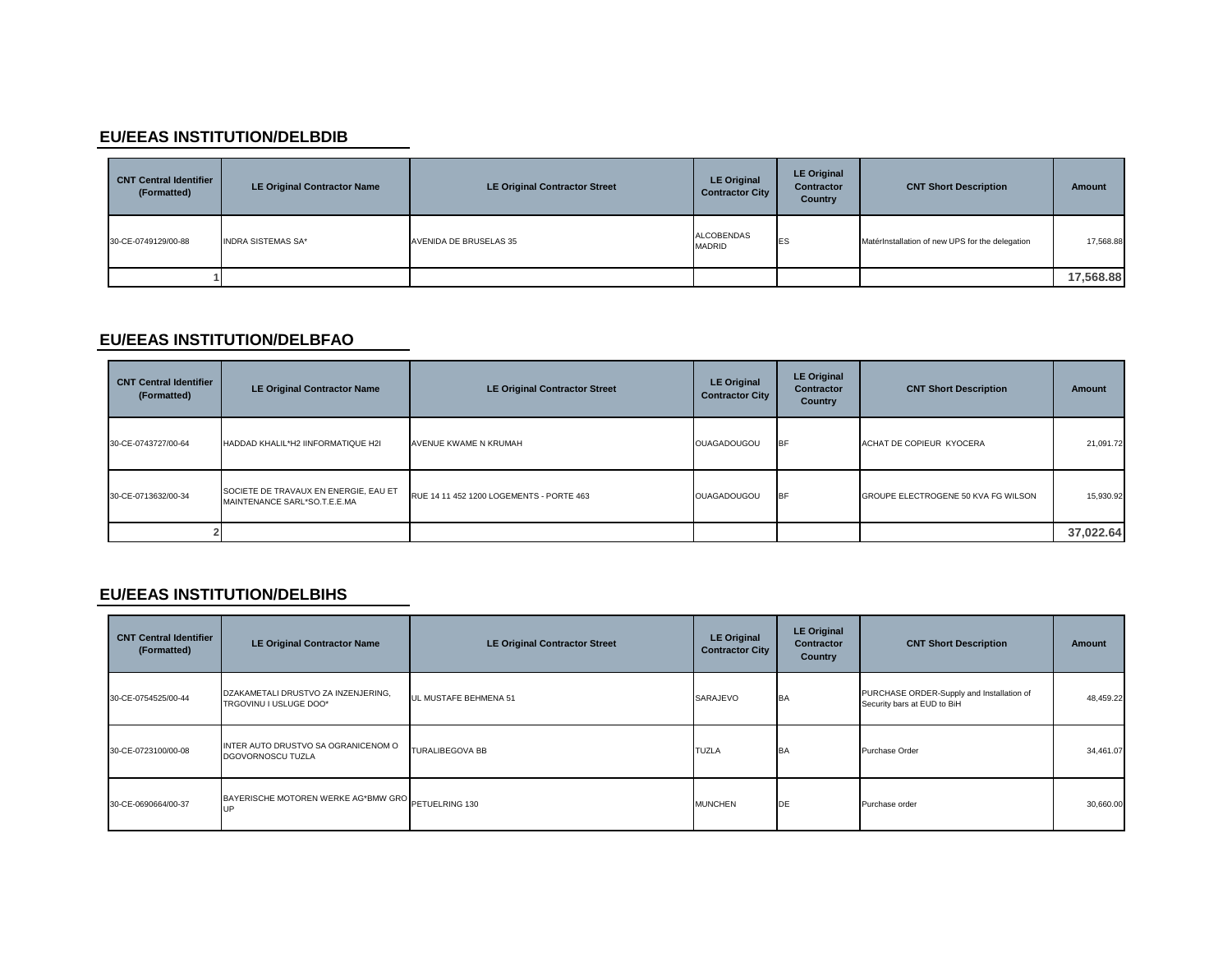| 30-CE-0759316/00-65 | LAKE DRUSTVO ZA INZENJERING, KONSAL<br>TING I USLUGE DOO SARAJEVO* | DZIDZIKOVAC 6       | SARAJEVO | <b>BA</b> | Purchase order - Construction of sliding<br>wall/partitions at the EUD to BiH | 29,501.54  |
|---------------------|--------------------------------------------------------------------|---------------------|----------|-----------|-------------------------------------------------------------------------------|------------|
| 30-CE-0730152/00-89 | ELPI COMERC DOO SARAJEVO*                                          | <b>GRBAVICKA 46</b> | SARAJEVO | <b>BA</b> | Purchase order                                                                | 21,921.13  |
|                     |                                                                    |                     |          |           |                                                                               | 165,002.96 |

### **EU/EEAS INSTITUTION/DELCAFB**

| <b>CNT Central Identifier</b><br>(Formatted) | <b>LE Original Contractor Name</b>                                                          | <b>LE Original Contractor Street</b> | <b>LE Original</b><br><b>Contractor City</b> | <b>LE Original</b><br><b>Contractor</b><br>Country | <b>CNT Short Description</b>                                                | <b>Amount</b> |
|----------------------------------------------|---------------------------------------------------------------------------------------------|--------------------------------------|----------------------------------------------|----------------------------------------------------|-----------------------------------------------------------------------------|---------------|
| 30-CE-0699366/00-55                          | L'APPLICATION ELECTRONIQUE INDUSTRI<br>ELLE MODERNE SARL*                                   | RUE DE LUSINE DU HAUT - ZA LA PAIX   | ALGRANGE                                     | <b>FR</b>                                          | Achat d'un régulateur de tension de 250 KVA                                 | 59,459.60     |
| 30-CE-0699367/00-82                          | COMPAGNIE FRANCAISE EN AFRIQUE OCCI<br>DENTALE CENTRAFRIQUE SA*CFAO CENTRA<br><b>FRIQUE</b> | <b>RUE DES MISSIONS</b>              | <b>BANGUI</b>                                | CF                                                 | Achat d'un véhicule de marque TOYOTA<br>FORTUNER type : LAN50L-NKMSEN K2    | 38,112.25     |
| 30-CE-0753401/00-64                          | <b>LAMOTTE</b>                                                                              | ****                                 | <b>BANGUI</b>                                | CF                                                 | CONTRAT DE SERVICE SÉCURITÉ :<br>INTERNATIONAL SECURITY SUPERVISOR.         | 25,050.00     |
| 30-CE-0724100/00-53                          | DAMECA SA*DAVUM METALLURGIE CENTRAF<br><b>RICAINE</b>                                       | <b>AVENUE DAVID DACKO</b>            | <b>BANGUI</b>                                | CF                                                 | Achat de mobiliers de bureau de la Délégation de<br>l'Union européenne      | 18,810.76     |
| 30-CE-0694206/00-61                          | COMPAGNIE FRANCAISE EN AFRIQUE OCCI<br>DENTALE CENTRAFRIQUE SA*CFAO CENTRA<br><b>FRIQUE</b> | <b>RUE DES MISSIONS</b>              | <b>BANGUI</b>                                | СF                                                 | Achat d'un groupe électrogène 33 KVA de marque<br>FG WILSON model: P 33 - 1 | 16,007.15     |
|                                              |                                                                                             |                                      |                                              |                                                    |                                                                             | 157,439.76    |

### **EU/EEAS INSTITUTION/DELCHEG**

| <b>CNT Central Identifier</b><br>(Formatted) | <b>LE Original Contractor Name</b>                               | <b>LE Original Contractor Street</b> | <b>LE Original</b><br><b>Contractor City</b> | <b>LE Original</b><br><b>Contractor</b><br>Country | <b>CNT Short Description</b> | Amount    |
|----------------------------------------------|------------------------------------------------------------------|--------------------------------------|----------------------------------------------|----------------------------------------------------|------------------------------|-----------|
| 30-CE-0750499/00-63                          | LA BOUTIQUE DU SOMMEIL SA*MEUBLES G<br>RANGE ARTICLES DE LITERIE | PLACE DES EAUX VIVES 3               | <b>GENEVE</b>                                | CH                                                 | Mobilier Résidence OMC       | 18,505.21 |
|                                              |                                                                  |                                      |                                              |                                                    |                              | 18,505.21 |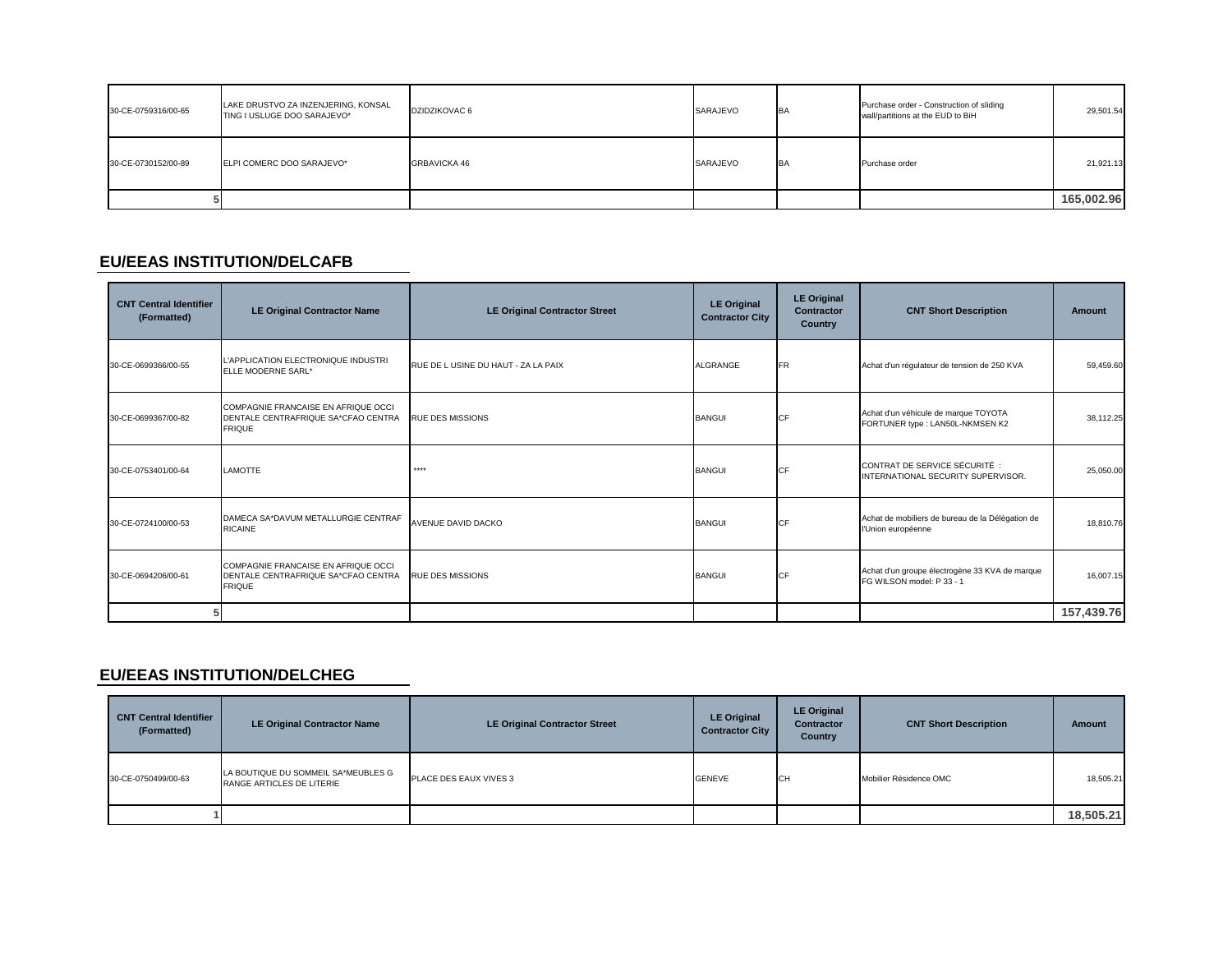### **EU/EEAS INSTITUTION/DELCHNP**

| <b>CNT Central Identifier</b><br>(Formatted) | <b>LE Original Contractor Name</b>                            | <b>LE Original Contractor Street</b>                                                                                                 | <b>LE Original</b><br><b>Contractor City</b> | <b>LE Original</b><br>Contractor<br><b>Country</b> | <b>CNT Short Description</b>                                          | <b>Amount</b> |
|----------------------------------------------|---------------------------------------------------------------|--------------------------------------------------------------------------------------------------------------------------------------|----------------------------------------------|----------------------------------------------------|-----------------------------------------------------------------------|---------------|
| 30-CE-0755966/00-64                          | CO.,LTD*                                                      | CHINA ARTS CONSTRUCTION & DECORATIO N CHINA ARTS BUILDING 1014 FLOOR 10 - CHAOYANG MENWAI JIXIANGLI BEIJING<br>103 CHAOYANG DISTRICT |                                              | CN                                                 | <b>SW REFURBISHMENT</b>                                               | 54,997.92     |
| 30-CE-0692694/00-35                          | BEIJING TAIHE GUANGTONG SCIENCE & T<br>RADE CO LTD*           | 7F BUILDING 2 CHEGONGZHUANG STREET - 5B XICHENG DISTRICT                                                                             | <b>BEIJING</b>                               | <b>CN</b>                                          | Purchase and installation of audio conference<br>system in Prodi Room | 51,454.24     |
| 30-CE-0729935/00-42                          | 7HORNS (HONG KONG) LIMITED*7HORNS (HK)<br>LTD                 | HENNESSEY ROAD 16 WANCHAI - EFFECTUAL BUILDING 15 F                                                                                  | <b>HONG KONG</b>                             | <b>HK</b>                                          | CHNPI2015001 - 2015 EU FILM FESTIVAL                                  | 50,000.00     |
| 30-CE-0755118/00-33                          | BEIJING ZHONGQIAO INTERNATIONAL TRA VEL<br>LTD*               | JIANGUO ROAD 93 WANDA PLAZA - BUILDING 6 ROOM 2202                                                                                   | <b>BEIJING</b>                               | CN                                                 | CHNPI2015020 2015 MEDIA TRIP TO EUROPE                                | 37,869.92     |
| 30-CE-0762263/00-72                          | <b>G2 STUDIO COMPANY LIMITED</b>                              | FLAT/RM A, 29/F, CKK COMM CTR - 289 HENNESSY ROAD WAN HAI                                                                            | <b>HONG KONG</b>                             | <b>HK</b>                                          | CHNPI2015026 - PRODUCTION OF VIDEO<br>CONTENT OF THE EU               | 30,000.00     |
| 30-CE-0723185/00-27                          | BEIJING WANDA PLAZA REAL ESTATE CO<br>LTD*WANDA SOFITEL HOTEL | JIANGUO ROAD C 93 CHAOYANG DISTRICT                                                                                                  | <b>BEIJING</b>                               | CN                                                 | CATERING SERVICE FOR EUROPE DAY<br>RECEPTION ON 6TH MAY 2015          | 29,707.09     |
| 30-CE-0728862/00-65                          | BEIJING DONGXUE TIAN DI DIGITAL TEC<br><b>HNOLOGY CO LTD*</b> | DUCKS BRIDGE ROAD 39 ROOM 208 - XUANWU DISTRICT                                                                                      | <b>BEIJING</b>                               | CN                                                 | CONFERENCE SYSTEM FOR GALILEO ROOM                                    | 26,557.39     |
| 30-CE-0760355/00-52                          | GUNNEBO BELGIUM SA*GUN BEL                                    | AVENUE MOZARTLAAN 6 AMADEUS SQUARE                                                                                                   | <b>DROGENBOS</b>                             | <b>BE</b>                                          | PARTS FOR SECURITY SYSTEM                                             | 22,302.00     |
| 30-CE-0753327/00-50                          | XINLIAN (BEIJING) MEDIA WATCH LIMIT<br>ED*XLMEDIA             | YUSHUN ROAD 1 18 YUFA ZHEN DAXING - DISTRICT                                                                                         | <b>BEIJING</b>                               | <b>CN</b>                                          | CHNPI2015019 MEDIA MONITORING SERVICE                                 | 17,361.00     |
| 9                                            |                                                               |                                                                                                                                      |                                              |                                                    |                                                                       | 320,249.56    |

### **EU/EEAS INSTITUTION/DELCMRY**

| <b>CNT Central Identifier</b><br>(Formatted) | LE Original Contractor Name                                      | <b>LE Original Contractor Street</b> | <b>LE Original</b><br><b>Contractor City</b> | <b>LE Original</b><br><b>Contractor</b><br>Country | <b>CNT Short Description</b>                                  | Amount    |
|----------------------------------------------|------------------------------------------------------------------|--------------------------------------|----------------------------------------------|----------------------------------------------------|---------------------------------------------------------------|-----------|
| 30-CE-0704080/00-00                          | SECURITE ELECTRONIQUE ET LOGICIEL Y<br>AOUNDE SARL*SECEL YAOUNDE | IMMEUBLE PHARMACIE DES LUMIERES      | <b>YAOUNDE</b>                               | <b>CM</b>                                          | CONTRAT D'ACHAT ET MAINTENANCE DU<br>MATERIEL DE REPROGRAPHIE | 25.651.07 |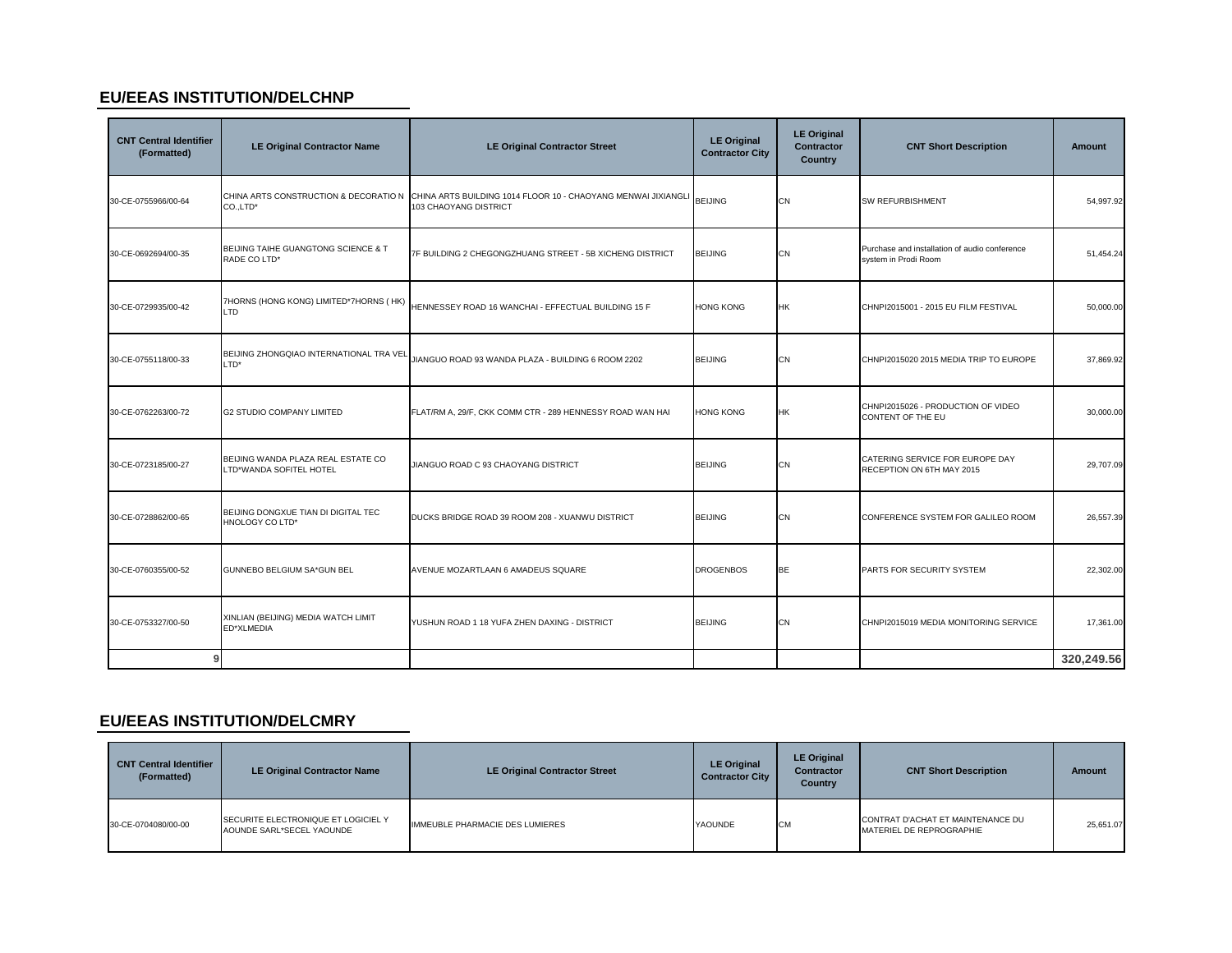| 30-CE-0802903/00-26 | COMPAGNIE AFRICAINE DE DIFFUSION SA<br>*CAD                      | <b>AVENUE DE GAULLE</b>         | YAOUNDE | <b>CM</b> | MARIE NDOUGSSA NÉE MANGA - CONTRAT DE<br><b>BAIL LOGEMENT K081</b> | 23,782.05  |
|---------------------|------------------------------------------------------------------|---------------------------------|---------|-----------|--------------------------------------------------------------------|------------|
| 30-CE-0803277/00-67 | COMPAGNIE AFRICAINE DE DIFFUSION SA<br>*CAD                      | <b>AVENUE DE GAULLE</b>         | YAOUNDE | <b>CM</b> | MARIE NDOUGSSA NÉE MANGA - CONTRAT DE<br><b>BAIL LOGEMENT K081</b> | 23,782.05  |
| 30-CE-0802850/00-65 | <b>NJONG NJONG</b>                                               | ****                            | YAOUNDE | <b>CM</b> | ERIC NJONG NJON - CONTRAT DE BAIL À LOYER<br>LOGEMENT L073         | 18,293.88  |
| 30-CE-0728392/00-14 | SECURITE ELECTRONIQUE ET LOGICIEL Y<br>AOUNDE SARL*SECEL YAOUNDE | IMMEUBLE PHARMACIE DES LUMIERES | YAOUNDE | <b>CM</b> | SECEL - CONTRAT D'ACHAT DU MATERIEL DE<br><b>REPROGRAPHIE</b>      | 17,726.77  |
|                     |                                                                  |                                 |         |           |                                                                    | 109,235.82 |

### **EU/EEAS INSTITUTION/DELCOGB**

| <b>CNT Central Identifier</b><br>(Formatted) | <b>LE Original Contractor Name</b> | <b>LE Original Contractor Street</b> | <b>LE Original</b><br><b>Contractor City</b> | <b>LE Original</b><br><b>Contractor</b><br><b>Country</b> | <b>CNT Short Description</b>         | <b>Amount</b> |
|----------------------------------------------|------------------------------------|--------------------------------------|----------------------------------------------|-----------------------------------------------------------|--------------------------------------|---------------|
| 30-CE-0755027/00-87                          | MECABEL SARL*MECABEL               | AVE NELSON MANDELA 220               | BRAZZAVILLE                                  | CG                                                        | FOURNITURE DE MOBILIER D'AMEUBLEMENT | 18,964.66     |
|                                              |                                    |                                      |                                              |                                                           |                                      | 18,964.66     |

### **EU/EEAS INSTITUTION/DELCUBL**

| <b>CNT Central Identifier</b><br>(Formatted) | <b>LE Original Contractor Name</b> | <b>LE Original Contractor Street</b>       | <b>LE Original</b><br><b>Contractor City</b> | <b>LE Original</b><br><b>Contractor</b><br><b>Country</b> | <b>CNT Short Description</b>                                | <b>Amount</b> |
|----------------------------------------------|------------------------------------|--------------------------------------------|----------------------------------------------|-----------------------------------------------------------|-------------------------------------------------------------|---------------|
| 30-CE-0744657/00-64                          | <b>GREYMO SA*</b>                  | CALLE ANDALUCIA 16 POLIGONO AJALVIR - 2000 | <b>AJALVIR MADRID</b>                        | <b>IES</b>                                                | Convocatoria de licitación - Compra de grupo<br>electrógeno | 15,763.60     |
|                                              |                                    |                                            |                                              |                                                           |                                                             | 15,763.60     |

### **EU/EEAS INSTITUTION/DELDJID**

| <b>CNT Central Identifier</b><br>'Formatted) | LE Original Contractor Name | <b>LE Original Contractor Street</b> | <b>LE Original</b><br><b>Contractor City</b> | <b>LE Original</b><br><b>Contractor</b><br>Country | <b>CNT Short Description</b> | <b>Amount</b> |
|----------------------------------------------|-----------------------------|--------------------------------------|----------------------------------------------|----------------------------------------------------|------------------------------|---------------|
|----------------------------------------------|-----------------------------|--------------------------------------|----------------------------------------------|----------------------------------------------------|------------------------------|---------------|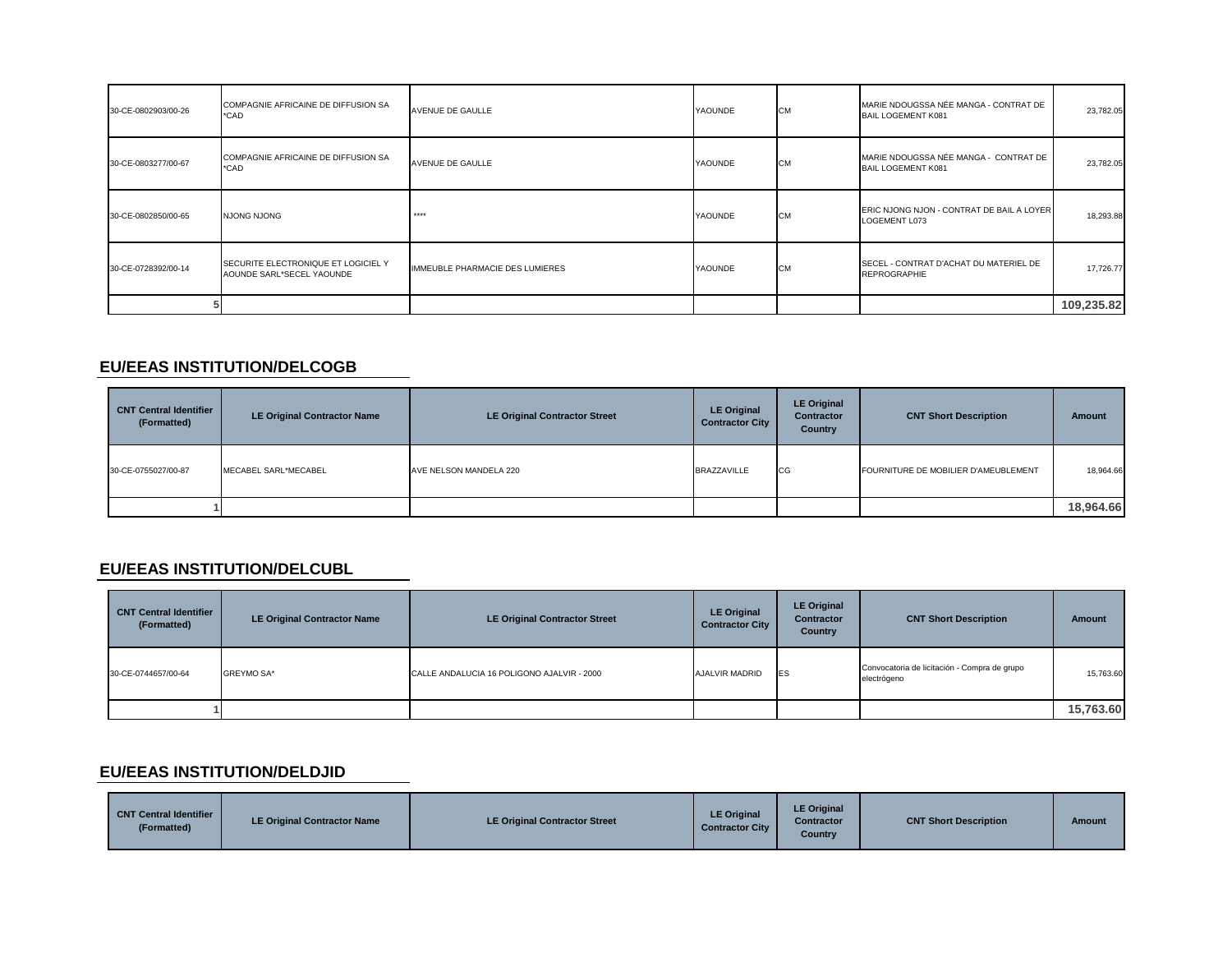| 30-CE-0735432/00-08 | <b>SELECT</b> | <b>SALINES OUEST</b> | <b>DJIBOUTI</b> | IDJ | TRAVAUX AVANT INSTALLATION MATERIEL<br><b>GUNNEBO</b> | 29,938.00 |
|---------------------|---------------|----------------------|-----------------|-----|-------------------------------------------------------|-----------|
|                     |               |                      |                 |     |                                                       | 29,938.00 |

### **EU/EEAS INSTITUTION/DELDZAA**

| <b>CNT Central Identifier</b><br>(Formatted) | <b>LE Original Contractor Name</b>  | <b>LE Original Contractor Street</b> | <b>LE Original</b><br><b>Contractor City</b> | <b>LE Original</b><br><b>Contractor</b><br>Country | <b>CNT Short Description</b>                     | <b>Amount</b> |
|----------------------------------------------|-------------------------------------|--------------------------------------|----------------------------------------------|----------------------------------------------------|--------------------------------------------------|---------------|
| 30-CE-0766164/00-35                          | AGENCE DE COMMUNICATION OPTIMUM SAR | RUE MOHAMED GACEM EL MOURADI 84      | <b>ALGER</b>                                 | <b>IDZ</b>                                         | DELDZAALG ARTICLES PROMOTIONNELS<br>OPTIMUM 2015 | 21,000.00     |
| 30-CE-0748178/00-89                          | SOVAC ALGERIE                       | RELAI DU SAHEL AUTOROUTE SUD CHERAGA | <b>ALGER</b>                                 | DZ                                                 | MATERIEL DE TRANSPORT                            | 19,667.40     |
|                                              |                                     |                                      |                                              |                                                    |                                                  | 40,667.40     |

#### **EU/EEAS INSTITUTION/DELECUQ**

| <b>CNT Central Identifier</b><br>(Formatted) | <b>LE Original Contractor Name</b> | <b>LE Original Contractor Street</b> | <b>LE Original</b><br><b>Contractor City</b> | <b>LE Original</b><br><b>Contractor</b><br><b>Country</b> | <b>CNT Short Description</b>                                     | <b>Amount</b> |
|----------------------------------------------|------------------------------------|--------------------------------------|----------------------------------------------|-----------------------------------------------------------|------------------------------------------------------------------|---------------|
| 30-CE-0778365/00-50                          | CASALIMPIA ECUADOR SA*             | AV EL INCA E7-52 Y FCO DE IZAZAGA    | QUITO                                        | <b>IEC</b>                                                | SERVICES - BUILDING-CLEANING AND<br>PROPERTY MANAGEMENT SERVICES | 24,679.41     |
|                                              |                                    |                                      |                                              |                                                           |                                                                  | 24,679.41     |

### **EU/EEAS INSTITUTION/DELEGYC**

| <b>CNT Central Identifier</b><br>(Formatted) | <b>LE Original Contractor Name</b>             | <b>LE Original Contractor Street</b>                                    | <b>LE Original</b><br><b>Contractor City</b> | <b>LE Original</b><br><b>Contractor</b><br>Country | <b>CNT Short Description</b>                                                                                                                                                                        | Amount    |
|----------------------------------------------|------------------------------------------------|-------------------------------------------------------------------------|----------------------------------------------|----------------------------------------------------|-----------------------------------------------------------------------------------------------------------------------------------------------------------------------------------------------------|-----------|
| 30-CE-0729278/00-06                          | CONTRACK FACILITY MANAGEMENT SOLUTI<br>$ONS^*$ | NILE CITY TOWERS NORTH TOWER - CORNICHE EL NIL RAMLET<br><b>BEAULAC</b> | CAIRO                                        | <b>IEG</b>                                         | DELEGYC MAINTENANCE SERVICS INSIDE<br>DELEGATION OFFICE SPACE - CONTRACK FM<br>CO - ADDITIONAL TO THE CURRENT CONTRACT<br>WITH NILE CITY TOWERS WHCIH COVERS<br>COMMON AREAS OUTSIDE THE DELEGATION | 36.044.00 |
| 30-CE-0703366/00-05                          | CONTRACK FACILITY MANAGEMENT SOLUTI<br>ONS*    | NILE CITY TOWERS NORTH TOWER - CORNICHE EL NIL RAMLET<br><b>BEAULAC</b> | CAIRO                                        | EG                                                 | <b>DELEGY MAINTENANCE SERVICES - CONTRACK</b><br>FM CO - ADDITIONAL TO THE CURRENT<br>CONTRACT WITH NILE CITY TOWERS WHICH<br>COVERS COMMON AREAS OUTSIDE THE<br>DELEGATION OFFICE SPACE            | 30,000,00 |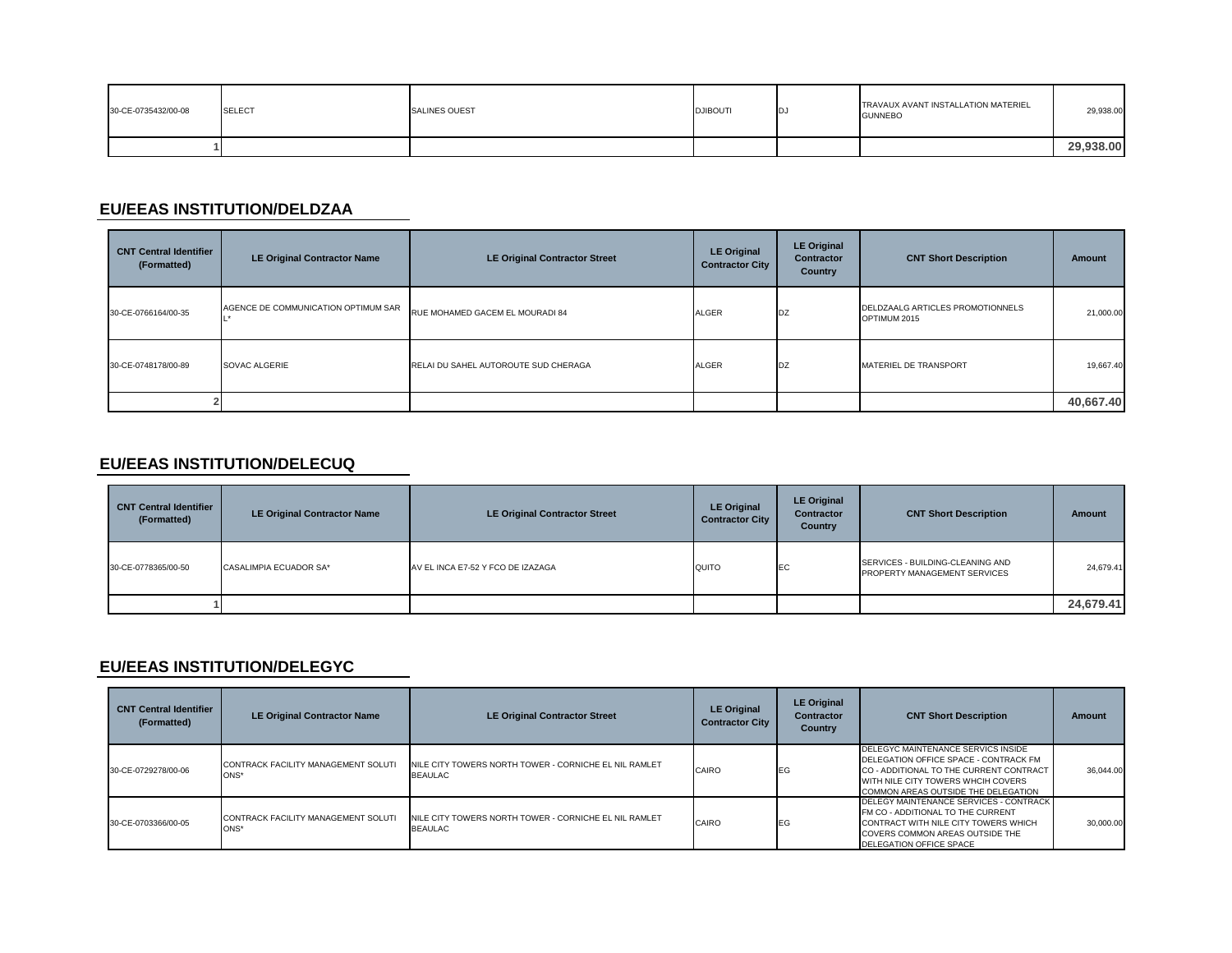|  |  |  | חר<br>----- |
|--|--|--|-------------|
|  |  |  |             |

### **EU/EEAS INSTITUTION/DELERIA**

| <b>CNT Central Identifier</b><br>(Formatted) | <b>LE Original Contractor Name</b> | <b>LE Original Contractor Street</b> | <b>LE Original</b><br><b>Contractor City</b> | <b>LE Original</b><br><b>Contractor</b><br>Country | <b>CNT Short Description</b>                                                          | <b>Amount</b> |
|----------------------------------------------|------------------------------------|--------------------------------------|----------------------------------------------|----------------------------------------------------|---------------------------------------------------------------------------------------|---------------|
| 30-CE-0704210/00-56                          | <b>ENERTRONICA SPA*</b>            | VIA ARMANDO FABI 337                 | <b>FROSINONE FR</b>                          | IT                                                 | SUPPLY AND INSTALLATION OF PHOTOVOLTAIC<br>SYSTEM FOR DELEGATION OFFICE - ERI 10-2014 | 56,950.00     |
|                                              |                                    |                                      |                                              |                                                    |                                                                                       | 56,950.00     |

### **EU/EEAS INSTITUTION/DELGABL**

| <b>CNT Central Identifier</b><br>(Formatted) | <b>LE Original Contractor Name</b>                                  | <b>LE Original Contractor Street</b>      | <b>LE Original</b><br><b>Contractor City</b> | <b>LE Original</b><br><b>Contractor</b><br>Country | <b>CNT Short Description</b>                                  | <b>Amount</b> |
|----------------------------------------------|---------------------------------------------------------------------|-------------------------------------------|----------------------------------------------|----------------------------------------------------|---------------------------------------------------------------|---------------|
| 30-CE-0737927/00-61                          | SOCIETE GABONAISE DE PROPRETE ET DE<br>NETTOYAGE SARL* SOGAPROP'NET | QUARTIER OKALA - ECOLE PUBLIQUE COMMUNALE | <b>LIBREVILLE</b>                            | GA                                                 | PRESTATIONS DE NETTOYAGE DES BUREAUX                          | 57,285.43     |
| 30-CE-0798769/00-51                          | <b>BS GABON SA*</b>                                                 | AVENUE DE COINTE                          | <b>LIBREVILLE</b>                            | GA                                                 | DELGABL - ASSISTANCE TECHNIQUE ET<br><b>ADMNISTRATIVE TIC</b> | 45,173.69     |
| 30-CE-0798911/00-56                          | SOGAFRIC SERVICES SA*                                               | ZONE INDUSTRIELLE D OLOUMI                | <b>LIBREVILLE</b>                            | GA                                                 | MAINTENANCE DES GROUPES ÉLECTROGÈNES                          | 33,386.94     |
|                                              |                                                                     |                                           |                                              |                                                    |                                                               | 135,846.06    |

### **EU/EEAS INSTITUTION/DELGEOT**

| <b>CNT Central Identifier</b><br>(Formatted) | <b>LE Original Contractor Name</b> | <b>LE Original Contractor Street</b> | <b>LE Original</b><br><b>Contractor City</b> | <b>LE Original</b><br>Contractor<br>Country | <b>CNT Short Description</b>                          | Amount    |
|----------------------------------------------|------------------------------------|--------------------------------------|----------------------------------------------|---------------------------------------------|-------------------------------------------------------|-----------|
| 30-CE-0739779/00-81                          | DM GROUP LLC*                      | <b>TSKHEMI BLIND ALLEY 4</b>         | <b>TBILISI</b>                               | <b>GE</b>                                   | CLEANING SERVICES AT THE DELEGATION<br><b>OFFICE</b>  | 59,688.00 |
| 30-CE-0716710/00-00                          | PARAGON LLC*                       | ARAKISHVILI STREET 16/4              | <b>TBILISI</b>                               | <b>GE</b>                                   | TECHNICAL SERVICES AT THE DELEGATION<br><b>OFFICE</b> | 50,915.26 |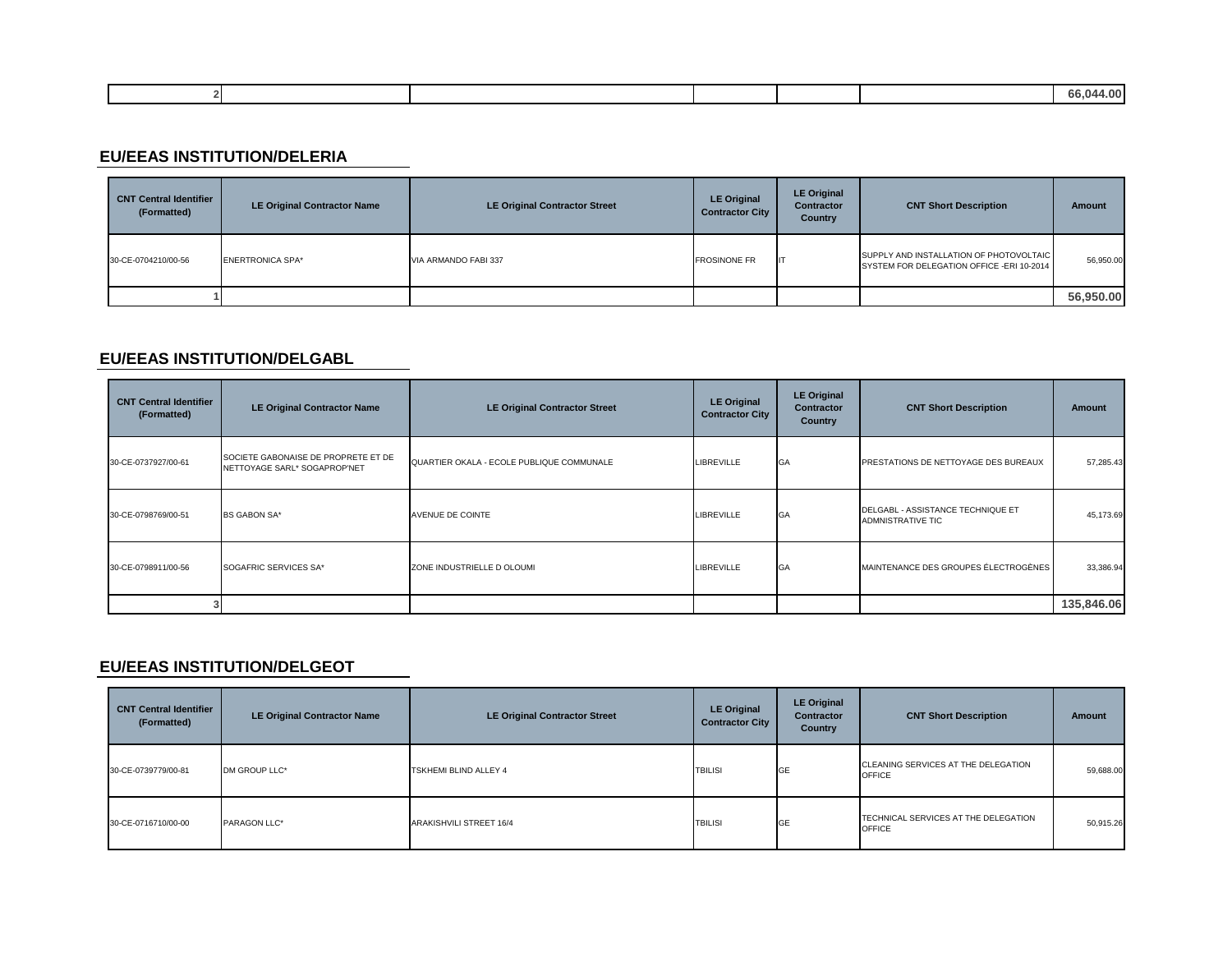| 30-CE-0744714/00-91 | UNION 21 CENTURY | 8 BUDAPEST STREET FLAT 19 | <b>TBILISI</b> | <b>IGE</b> | INFO ROUND TABLES FOR THE GEORGIAN<br><b>CHURCH</b> | 39,940.00  |
|---------------------|------------------|---------------------------|----------------|------------|-----------------------------------------------------|------------|
|                     |                  |                           |                |            |                                                     | 150.543.26 |

### **EU/EEAS INSTITUTION/DELGTMG**

| <b>CNT Central Identifier</b><br>(Formatted) | LE Original Contractor Name | <b>LE Original Contractor Street</b> | <b>LE Original</b><br><b>Contractor City</b> | <b>LE Original</b><br>Contractor<br>Country | <b>CNT Short Description</b> | Amount    |
|----------------------------------------------|-----------------------------|--------------------------------------|----------------------------------------------|---------------------------------------------|------------------------------|-----------|
| 30-CE-0720190/00-82                          | <b>GORDILLO SAMAYOA</b>     | ****                                 | <b>GUATEMALA CITY</b>                        | <b>GT</b>                                   | SERVICES INFORMATIC SUPPORT  | 38,715.26 |
|                                              |                             |                                      |                                              |                                             |                              | 38,715.26 |

### **EU/EEAS INSTITUTION/DELHKGH**

| <b>CNT Central Identifier</b><br>(Formatted) | LE Original Contractor Name | <b>LE Original Contractor Street</b>                                                                | <b>LE Original</b><br><b>Contractor City</b> | <b>LE Original</b><br><b>Contractor</b><br><b>Country</b> | <b>CNT Short Description</b>                              | Amount    |
|----------------------------------------------|-----------------------------|-----------------------------------------------------------------------------------------------------|----------------------------------------------|-----------------------------------------------------------|-----------------------------------------------------------|-----------|
| 30-CE-0802002/00-34                          |                             | SHIU HANG CLEANING SERVICES CO LIMI TED* PROFIT IND BLDG FLAT 8 11/F BLK A - 1-15 KWAI FUNG CRESENT | <b>KWAI CHUNG</b>                            | НK                                                        | SHIU HANG - OFFICE CLEANING SERVICES<br>09032015-08032016 | 18,268.00 |
|                                              |                             |                                                                                                     |                                              |                                                           |                                                           | 18,268.00 |

### **EU/EEAS INSTITUTION/DELHTIP**

| <b>CNT Central Identifier</b><br>(Formatted) | <b>LE Original Contractor Name</b> | <b>LE Original Contractor Street</b> | <b>LE Original</b><br><b>Contractor City</b> | <b>LE Original</b><br><b>Contractor</b><br><b>Country</b> | <b>CNT Short Description</b>                    | <b>Amount</b> |
|----------------------------------------------|------------------------------------|--------------------------------------|----------------------------------------------|-----------------------------------------------------------|-------------------------------------------------|---------------|
| 30-CE-0723634/00-80                          | NATIONALE D'ASSURANCE SA (LA)*     | 25 RUE FERNAND CANAPE VERT           | PORT AU PRINCE                               | <b>IHT</b>                                                | COUVERTURE D'ASSURANCE - BUREAU<br>DELHTIP 2015 | 30,093.21     |
|                                              |                                    |                                      |                                              |                                                           |                                                 | 30,093.21     |

### **EU/EEAS INSTITUTION/DELINDN**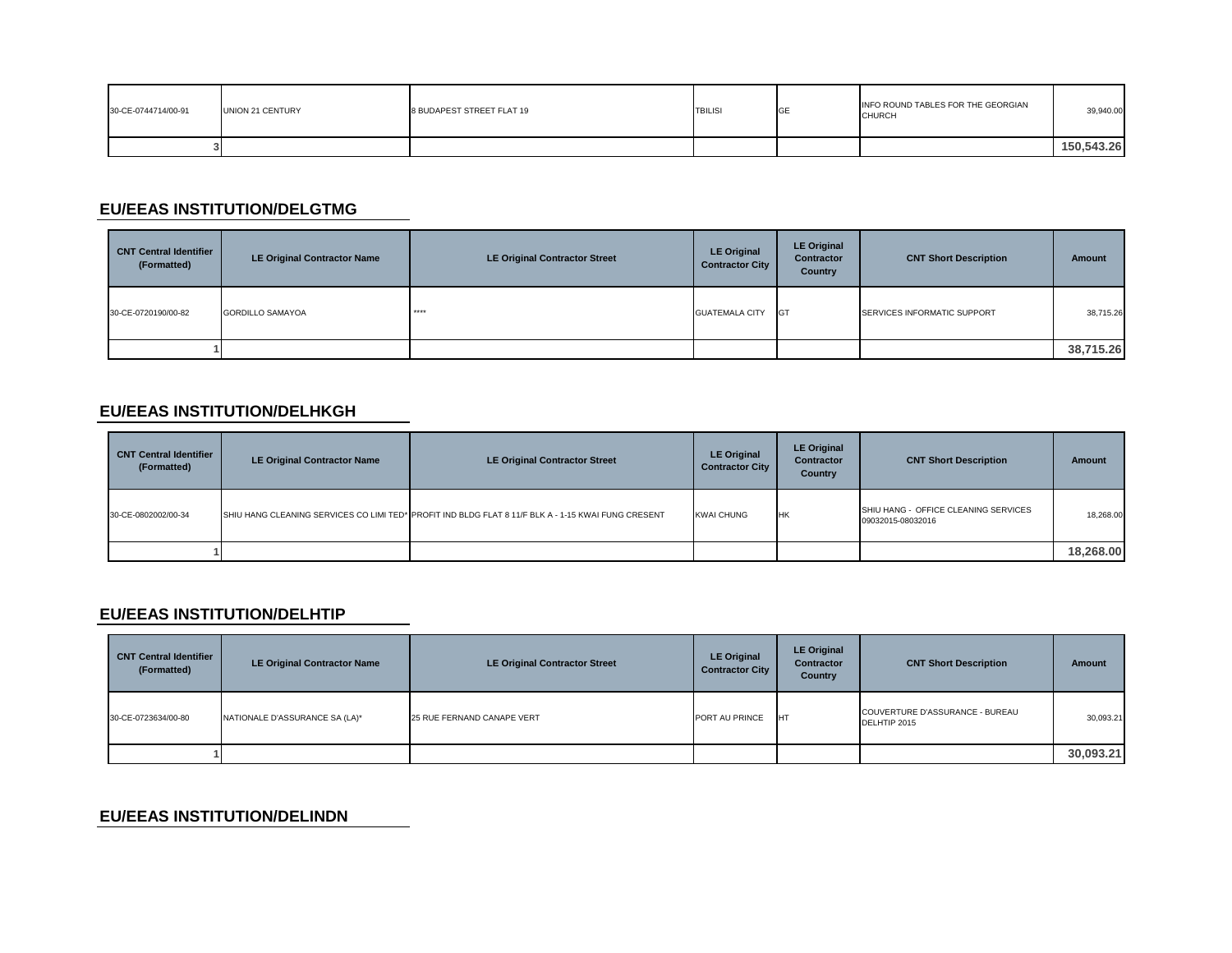| <b>CNT Central Identifier</b><br>(Formatted) | <b>LE Original Contractor Name</b>                           | <b>LE Original Contractor Street</b>      | <b>LE Original</b><br><b>Contractor City</b> | <b>LE Original</b><br>Contractor<br><b>Country</b> | <b>CNT Short Description</b>                                     | Amount     |
|----------------------------------------------|--------------------------------------------------------------|-------------------------------------------|----------------------------------------------|----------------------------------------------------|------------------------------------------------------------------|------------|
| 30-CE-0763013/00-41                          | ASHIRBAD HOUSE KEEPING SERVICES LTD *                        | C R PARK I-1800                           | <b>NEW DELHI</b>                             | IN                                                 | <b>HOUSEKEEPING</b>                                              | 57,000.00  |
| 30-CE-0763421/00-27                          | <b>SEHGAL</b>                                                | ****                                      | <b>NEW DELHI</b>                             | IN                                                 | B250004 ARRIVALS AIR SERVICES<br>JOURNALISTS VISIT TO EUROPE     | 32,000.00  |
| 30-CE-0710669/00-93                          | THE INDIAN HOTELS COMPANY PLC*                               | MANDLIK ROAD MANDLIK HOUSE                | <b>MUMBAI</b>                                | IN                                                 | CELEBRATION OF EUROPE DAY                                        | 19,876.91  |
| 30-CE-0796585/00-15                          | <b>SAHNI</b>                                                 | ****                                      | <b>NEW DELHI</b>                             | IN                                                 | JOURNALIST VISIT TO EUROPE                                       | 19,745.80  |
| 30-CE-0698128/00-22                          | <b>SEHGAL</b>                                                | $****$                                    | <b>NEW DELHI</b>                             | IN                                                 | VISIT OF JOURNALIST TO EUROPE                                    | 17,773.75  |
| 30-CE-0763322/00-04                          | URBAN ESPACE INDIA*NORBERT RAKESH D<br>AVIS NITESH DAVIS UEI | CHHATTARPUR ENCLAVE 302 A BLOCK - PHASE I | <b>NEW DELHI</b>                             | IN                                                 | B250002 URBAN ESPACE INDIA, EU-INDIA VIDEO<br>PRODUCTION IN 2016 | 17,600.00  |
|                                              |                                                              |                                           |                                              |                                                    |                                                                  | 163,996.46 |

#### **EU/EEAS INSTITUTION/DELIRQB**

| <b>CNT Central Identifier</b><br>(Formatted) | <b>LE Original Contractor Name</b> | <b>LE Original Contractor Street</b> | <b>LE Original</b><br><b>Contractor City</b> | <b>LE Original</b><br><b>Contractor</b><br><b>Country</b> | <b>CNT Short Description</b> | <b>Amount</b> |
|----------------------------------------------|------------------------------------|--------------------------------------|----------------------------------------------|-----------------------------------------------------------|------------------------------|---------------|
| 30-CE-0756840/00-23                          | KJAER & KJAER WORLDWIDE AS*        | GRONNEMOSEVEJ 6                      | <b>SVENDBORG</b>                             | <b>IDK</b>                                                | Ford Ecosport Ambiente       | 22,419.00     |
|                                              |                                    |                                      |                                              |                                                           |                              | 22,419.00     |

### **EU/EEAS INSTITUTION/DELISRT**

| <b>CNT Central Identifier</b><br>(Formatted) | <b>LE Original Contractor Name</b> | <b>LE Original Contractor Street</b> | <b>LE Original</b><br><b>Contractor City</b> | <b>LE Original</b><br><b>Contractor</b><br><b>Country</b> | <b>CNT Short Description</b>                     | <b>Amount</b> |
|----------------------------------------------|------------------------------------|--------------------------------------|----------------------------------------------|-----------------------------------------------------------|--------------------------------------------------|---------------|
| 30-CE-0778847/00-92                          | NAKICOM LTD*                       | <b>HA KHORTIM STREET 8</b>           | <b>HOLON</b>                                 |                                                           | OFFICE CLEANING FROM 01/01/2016 TO<br>31/12/2016 | 43,000.00     |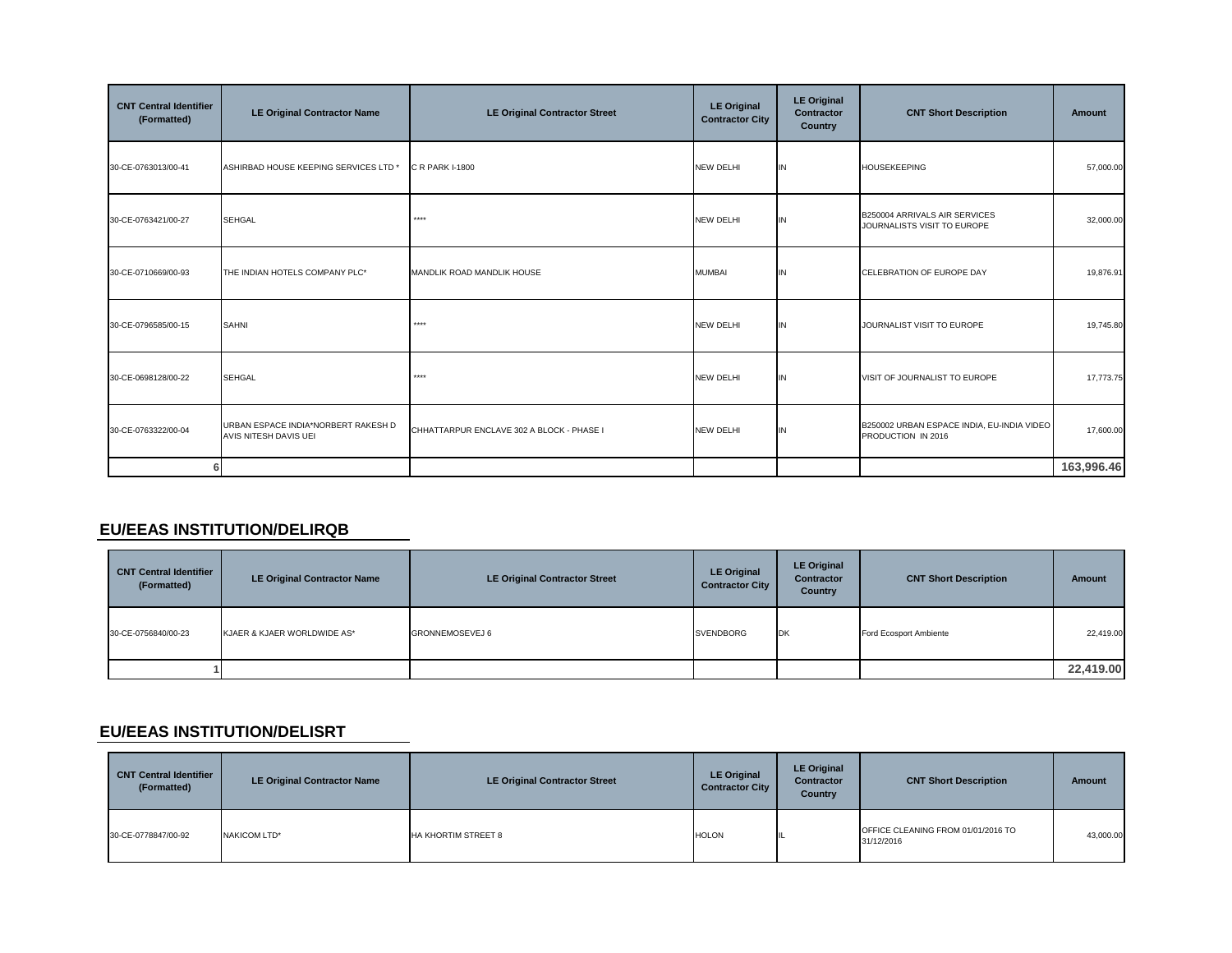| 30-CE-0787062/00-57 | NAKICOM LTD* | HA KHORTIM STREET 8 | <b>HOLON</b> | NAKICOM - CLEANING SERVICES FROM 01.01.16<br>TO 31.12.16 | 41,000.00 |
|---------------------|--------------|---------------------|--------------|----------------------------------------------------------|-----------|
|                     |              |                     |              |                                                          | 84.000.00 |

# **EU/EEAS INSTITUTION/DELJORA**

| <b>CNT Central Identifier</b><br>(Formatted) | <b>LE Original Contractor Name</b> | <b>LE Original Contractor Street</b>                                      | <b>LE Original</b><br><b>Contractor City</b> | <b>LE Original</b><br><b>Contractor</b><br>Country | <b>CNT Short Description</b>                                 | <b>Amount</b> |
|----------------------------------------------|------------------------------------|---------------------------------------------------------------------------|----------------------------------------------|----------------------------------------------------|--------------------------------------------------------------|---------------|
| 30-CE-0762080/00-56                          | NUQUL AUTOMOTIVE                   | 7TH, CIRCLE AIRPORT STREET, BUILDING NUMBER 2, VOLKS -<br><b>SHOWROOM</b> | AMMAN                                        | <b>IJO</b>                                         | Purchase new cars for delegation official use (Jetta<br>$S+$ | 32,143.42     |
|                                              |                                    |                                                                           |                                              |                                                    |                                                              | 32,143.42     |

#### **EU/EEAS INSTITUTION/DELJPNT**

| <b>CNT Central Identifier</b><br>(Formatted) | <b>LE Original Contractor Name</b>           | <b>LE Original Contractor Street</b> | <b>LE Original</b><br><b>Contractor City</b> | <b>LE Original</b><br><b>Contractor</b><br>Country | <b>CNT Short Description</b>                                                                                                                             | <b>Amount</b> |
|----------------------------------------------|----------------------------------------------|--------------------------------------|----------------------------------------------|----------------------------------------------------|----------------------------------------------------------------------------------------------------------------------------------------------------------|---------------|
| 30-CE-0708323/00-13                          | AKONI KABUSHIKI GAISHA*                      | 5-8-9 SENDAGAYA                      | SHIBUYA KU TOKYO JP                          |                                                    | 6.1 WEB TECHNICAL SERVICES FROM APR 2015 -<br><b>MAR 2016</b>                                                                                            | 60,000.00     |
| 30-CE-0734133/00-34                          | AKONI KABUSHIKI GAISHA*                      | 5-8-9 SENDAGAYA                      | SHIBUYA KU TOKYO JP                          |                                                    | 6.2 SOCIAL MEDIA PLATFORM MANAGEMENT<br>SEP 2015 - SEP 2016(CONTRACT EXTENSION)                                                                          | 48,000.00     |
| 30-CE-0753311/00-48                          | ALAYA KABUSHIKI GAISHA*                      | 2F NIELSEN BLD 1-1-71 NAKAMEGURO     | <b>TOKYO</b>                                 | JP.                                                | 7.3 PUBLICATIONS IN JAPANESE UNDER FWC<br>PPCA/2012/7/TOKYO - PANORAMA, FW FLYER,<br>FILM DAYS FLYER, STUDY IN EUROPE,<br>ERASMUS+ LEAFLET, CSDP BOOKLET | 32,738.00     |
| 30-CE-0734972/00-58                          | KINKI NIPPON TSURISUTO KABUSHIKI GA<br>ISHA* | KANDAMATSUNAGA CHO 19-2 CHIYODA KU   | <b>TOKYO</b>                                 | ΙP                                                 | 2.1 - DOMESTIC TRAVEL ARRANGEMENTS FOR<br>SPEAKERS (SCHOOL PROJECT) 9-13/NOV/15                                                                          | 21,641.63     |
|                                              |                                              |                                      |                                              |                                                    |                                                                                                                                                          | 162,379.63    |

#### **EU/EEAS INSTITUTION/DELKAZA**

| <b>CNT Central Identifier</b><br>'Formatted) | LE Original Contractor Name | <b>LE Original Contractor Street</b> | <b>LE Original</b><br><b>Contractor City</b> | <b>LE Original</b><br><b>Contractor</b><br>Country | <b>CNT Short Description</b> | Amount |
|----------------------------------------------|-----------------------------|--------------------------------------|----------------------------------------------|----------------------------------------------------|------------------------------|--------|
|----------------------------------------------|-----------------------------|--------------------------------------|----------------------------------------------|----------------------------------------------------|------------------------------|--------|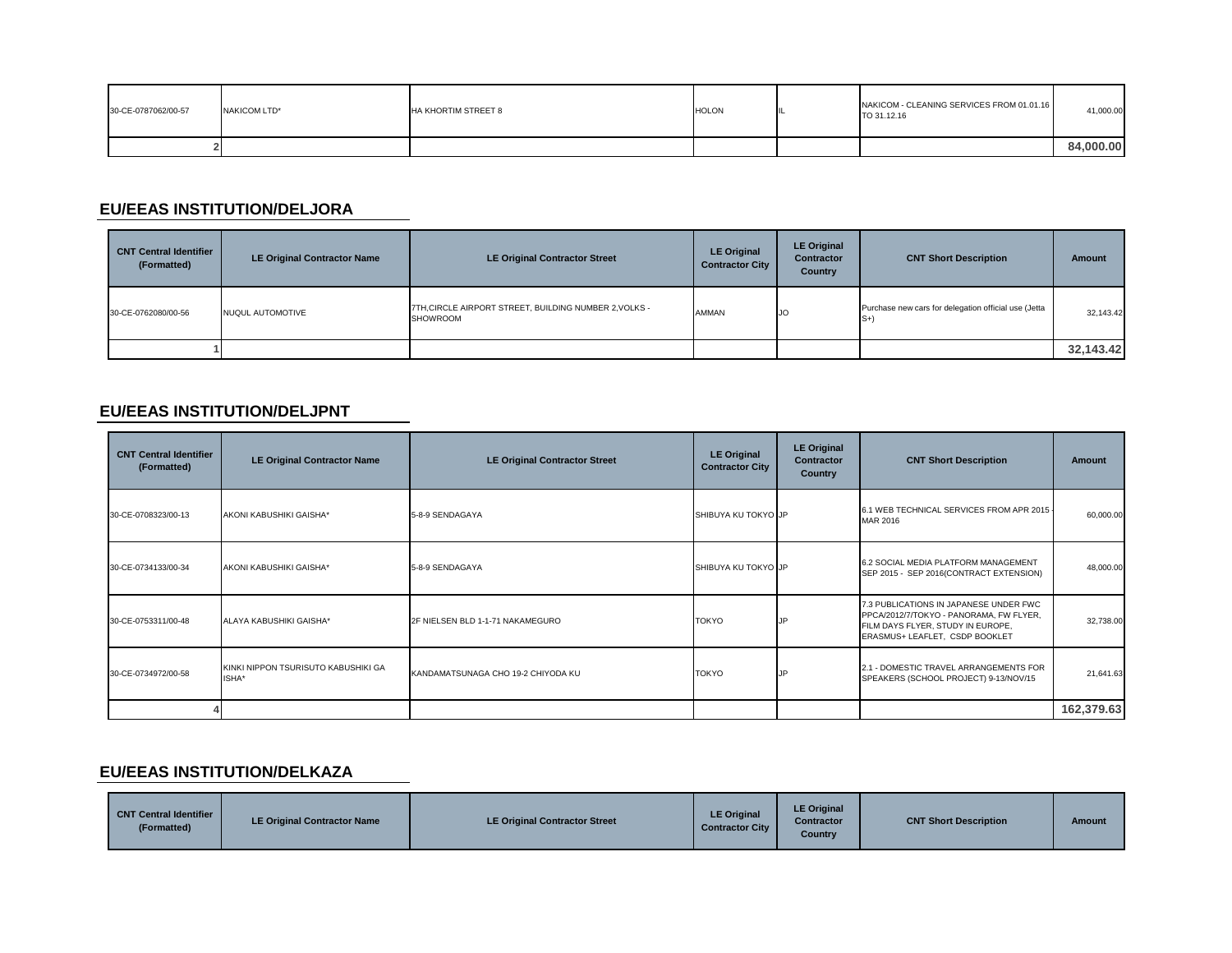| 30-CE-0726419/00-85 | KARRYYEWA OGULJEREN*ORLAN | BITARAP TURLMENISTAN ST 185 - FLAT 47 | ASHGABAT | <b>TM</b> | PROVISION OF EMPLOYEES | 38.234.11 |
|---------------------|---------------------------|---------------------------------------|----------|-----------|------------------------|-----------|
|                     |                           |                                       |          |           |                        | 38,234.11 |

### **EU/EEAS INSTITUTION/DELKENN**

| <b>CNT Central Identifier</b><br>(Formatted) | <b>LE Original Contractor Name</b> | <b>LE Original Contractor Street</b> | <b>LE Original</b><br><b>Contractor City</b> | <b>LE Original</b><br><b>Contractor</b><br>Country | <b>CNT Short Description</b>     | Amount    |
|----------------------------------------------|------------------------------------|--------------------------------------|----------------------------------------------|----------------------------------------------------|----------------------------------|-----------|
| 30-CE-0769907/00-59                          | KENYA KAZI SERVICES LIMITED*KKSL   | <b>NEW NYALI</b>                     | <b>MOMBASA</b>                               | KE                                                 | SECURITY SERVICES INTERIM PERIOD | 58,094.80 |
|                                              |                                    |                                      |                                              |                                                    |                                  | 58,094.80 |

#### **EU/EEAS INSTITUTION/DELKGZB**

| <b>CNT Central Identifier</b><br>(Formatted) | <b>LE Original Contractor Name</b> | <b>LE Original Contractor Street</b> | <b>LE Original</b><br><b>Contractor City</b> | <b>LE Original</b><br>Contractor<br>Country | <b>CNT Short Description</b>                         | Amount    |
|----------------------------------------------|------------------------------------|--------------------------------------|----------------------------------------------|---------------------------------------------|------------------------------------------------------|-----------|
| 30-CE-0739285/00-48                          | <b>ABDIKERIMOV</b>                 | $****$                               | KIRSHOLK VILLAGE KG                          |                                             | CLEANING, HANDYMAN AND TEA/COFFEE<br><b>SERVICES</b> | 26,445.36 |
|                                              |                                    |                                      |                                              |                                             |                                                      | 26,445.36 |

#### **EU/EEAS INSTITUTION/DELLAOV**

| <b>CNT Central Identifier</b><br>(Formatted) | <b>LE Original Contractor Name</b>                    | <b>LE Original Contractor Street</b>                                                   | <b>LE Original</b><br><b>Contractor City</b> | <b>LE Original</b><br><b>Contractor</b><br><b>Country</b> | <b>CNT Short Description</b> | Amount    |
|----------------------------------------------|-------------------------------------------------------|----------------------------------------------------------------------------------------|----------------------------------------------|-----------------------------------------------------------|------------------------------|-----------|
| 30-CE-0763012/00-14                          | VINA YOMALATH*CHAMPA IT PRIVATE ENT<br><b>ERPRISE</b> | PHONETHANE RD UNIT 11 SAPHATHONG - NEUA VILLAGE SISATANAK VIENTIANE<br><b>DISTRICT</b> |                                              | ILA                                                       | <b>IT SERVICE</b>            | 15,908.09 |
|                                              |                                                       |                                                                                        |                                              |                                                           |                              | 15,908.09 |

### **EU/EEAS INSTITUTION/DELLBNB**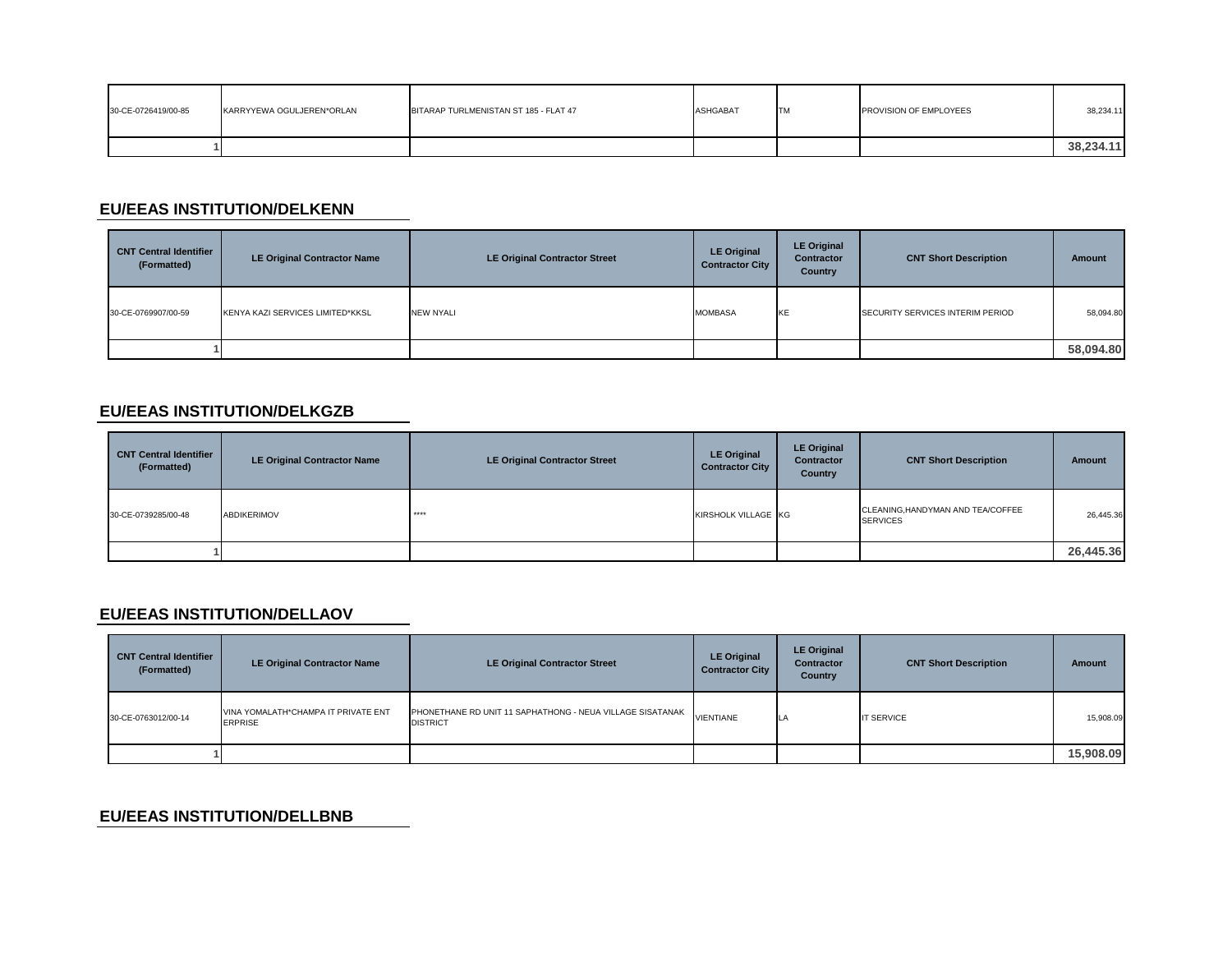| <b>CNT Central Identifier</b><br>(Formatted) | <b>LE Original Contractor Name</b> | <b>LE Original Contractor Street</b> | <b>LE Original</b><br><b>Contractor City</b> | <b>LE Original</b><br><b>Contractor</b><br><b>Country</b> | <b>CNT Short Description</b>                                   | Amount    |
|----------------------------------------------|------------------------------------|--------------------------------------|----------------------------------------------|-----------------------------------------------------------|----------------------------------------------------------------|-----------|
| 30-CE-0777782/00-95                          | <b>TABET</b>                       | ****                                 | <b>METN</b>                                  | <b>ILB</b>                                                | DELLBNB/W/2015/19 - WORKS AT THE SECOND<br>FLOOR 2015 - BDC 50 | 30,594.52 |
|                                              |                                    |                                      |                                              |                                                           |                                                                | 30,594.52 |

#### **EU/EEAS INSTITUTION/DELLBRM**

| <b>CNT Central Identifier</b><br>(Formatted) | <b>LE Original Contractor Name</b> | <b>LE Original Contractor Street</b> | <b>LE Original</b><br><b>Contractor City</b> | <b>LE Original</b><br><b>Contractor</b><br>Country | <b>CNT Short Description</b>                                                  | Amount    |
|----------------------------------------------|------------------------------------|--------------------------------------|----------------------------------------------|----------------------------------------------------|-------------------------------------------------------------------------------|-----------|
| 30-CE-0734857/00-75                          | TRUST GUARD SERVICE INC*TGSI       | <b>BROAD STREET</b>                  | <b>MONROVIA</b>                              | .LR                                                | SECURITY GUARDING SERVICE CONTRACT<br>(2015)-I FOR THE DELEGATION & RESIDENCE | 59,500.00 |
|                                              |                                    |                                      |                                              |                                                    |                                                                               | 59,500.00 |

# **EU/EEAS INSTITUTION/DELLBYT**

| <b>CNT Central Identifier</b><br>(Formatted) | <b>LE Original Contractor Name</b>                        | <b>LE Original Contractor Street</b> | <b>LE Original</b><br><b>Contractor City</b> | <b>LE Original</b><br><b>Contractor</b><br><b>Country</b> | <b>CNT Short Description</b>                                | Amount    |
|----------------------------------------------|-----------------------------------------------------------|--------------------------------------|----------------------------------------------|-----------------------------------------------------------|-------------------------------------------------------------|-----------|
| 30-CE-0766880/00-54                          | BAYERISCHE MOTOREN WERKE AG*BMW GRO PETUELRING 130<br>.UP |                                      | <b>MUNCHEN</b>                               | DE                                                        | PRUCHASE REPRESENTATION VEHICLE FOR<br><b>HOD DEL LIBYA</b> | 34,938.33 |
| 30-CE-0767035/00-52                          | SOCIETE ENNAKL AUTOMOBILES SA*                            | ZONE INDUSTRIELLE LA CHARGUIA 2      | <b>TUNIS</b>                                 | <b>TN</b>                                                 | PURCHASE RSO CAR-DELLBYT                                    | 18,000.00 |
|                                              |                                                           |                                      |                                              |                                                           |                                                             | 52,938.33 |

### **EU/EEAS INSTITUTION/DELLKAC**

| <b>CNT Central Identifier</b><br>(Formatted) | <b>LE Original Contractor Name</b> | LE Original Contractor Street | <b>LE Original</b><br><b>Contractor City</b> | <b>LE Original</b><br><b>Contractor</b><br>Country | <b>CNT Short Description</b> | <b>Amount</b> |
|----------------------------------------------|------------------------------------|-------------------------------|----------------------------------------------|----------------------------------------------------|------------------------------|---------------|
| 30-CE-0744955/00-63                          | <b>FENTONS LIMITED</b>             | 350 UNION PLACE               | COLOMBO 02                                   | LK                                                 | Supply of Security Systems   | 59,870.70     |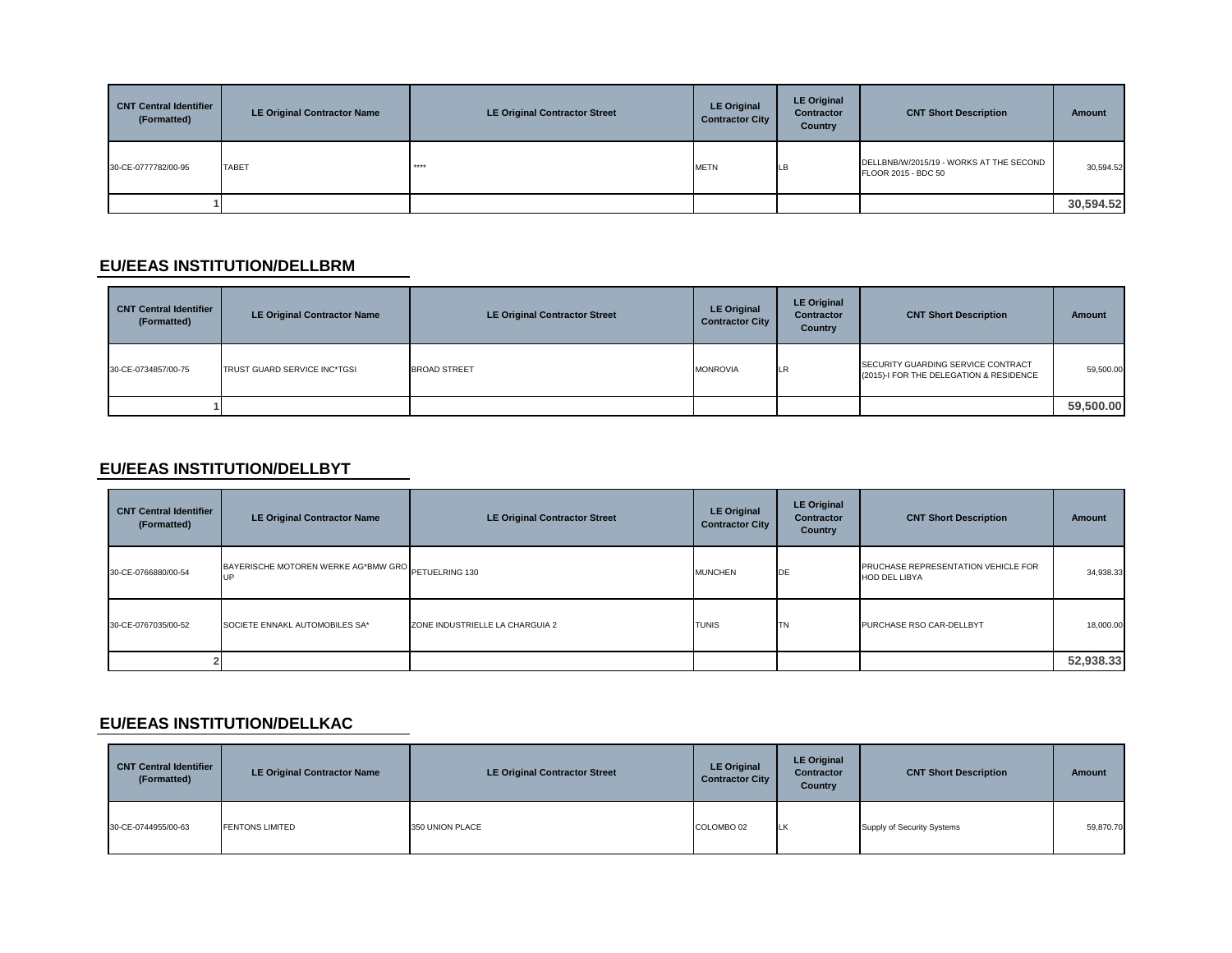| 30-CE-0754134/00-45 | ALPHA INDUSTRIES (PRIVATE) LIMITED*   | GALLE ROAD 49/16 ICELAND BUILDING - KOLLUPITIYA | <b>COLOMBO</b> | LK | Supply of Office Furniture                                                              | 49,379.76  |
|---------------------|---------------------------------------|-------------------------------------------------|----------------|----|-----------------------------------------------------------------------------------------|------------|
| 30-CE-0759943/00-95 | UNION RESIDENCIES (PRIVATE) LIMITED * | UNION PLACE 200 - HILTON COLOMBO RESIDENCE      | COLOMBO 02     | LK | TEMPORARY ACCOMODATION                                                                  | 23,246.22  |
| 30-CE-0700764/00-16 | UNION RESIDENCIES (PRIVATE) LIMITED * | UNION PLACE 200 - HILTON COLOMBO RESIDENCE      | COLOMBO 02     | LK | TEMPORARY ACCOMMODATION FOR MRS.<br>TERHI LEHTINEN FROM 27 FEBRUARY - 31<br>AUGUST 2015 | 20,587.45  |
| 30-CE-0759880/00-03 | UNION RESIDENCIES (PRIVATE) LIMITED * | UNION PLACE 200 - HILTON COLOMBO RESIDENCE      | COLOMBO 02     | LK | TEMPORARY ACCOMODATION                                                                  | 16,122.89  |
|                     |                                       |                                                 |                |    |                                                                                         | 169,207.02 |

# **EU/EEAS INSTITUTION/DELMDAC**

| <b>CNT Central Identifier</b><br>(Formatted) | <b>LE Original Contractor Name</b>           | <b>LE Original Contractor Street</b> | <b>LE Original</b><br><b>Contractor City</b> | <b>LE Original</b><br><b>Contractor</b><br><b>Country</b> | <b>CNT Short Description</b>          | Amount    |
|----------------------------------------------|----------------------------------------------|--------------------------------------|----------------------------------------------|-----------------------------------------------------------|---------------------------------------|-----------|
| 30-CE-0751772/00-01                          | B.D.R ASSOCIATES COMMUNICATION GROUP<br>SRL* | DR MIHAI CIUCA 13                    | <b>BUCURESTI</b>                             | <b>RO</b>                                                 | <b>PRESS AND PUBLIC DIPLOMACY</b>     | 54,380.00 |
| 30-CE-0724103/00-37                          | IM RUMEON SRL*                               | <b>VARNITA STREET 22</b>             | CHISINAU                                     | <b>MD</b>                                                 | PROCUREMENT OF EXECUTIVE VEHICLE AUDI | 27,000.00 |
|                                              |                                              |                                      |                                              |                                                           |                                       | 81,380.00 |

### **EU/EEAS INSTITUTION/DELMDGA**

| <b>CNT Central Identifier</b><br>(Formatted) | <b>LE Original Contractor Name</b> | LE Original Contractor Street | <b>LE Original</b><br><b>Contractor City</b> | <b>LE Original</b><br><b>Contractor</b><br>Country | <b>CNT Short Description</b>        | Amount    |
|----------------------------------------------|------------------------------------|-------------------------------|----------------------------------------------|----------------------------------------------------|-------------------------------------|-----------|
| 30-CE-0754532/00-94                          | SA RASSETA*                        | LOT IV E 92 SOARANO           | ANTANANARIVO                                 | <b>MG</b>                                          | Véhicule Toyota Land Cruiser HZJ76L | 29,840.42 |
|                                              |                                    |                               |                                              |                                                    |                                     | 29,840.42 |

### **EU/EEAS INSTITUTION/DELMKDS**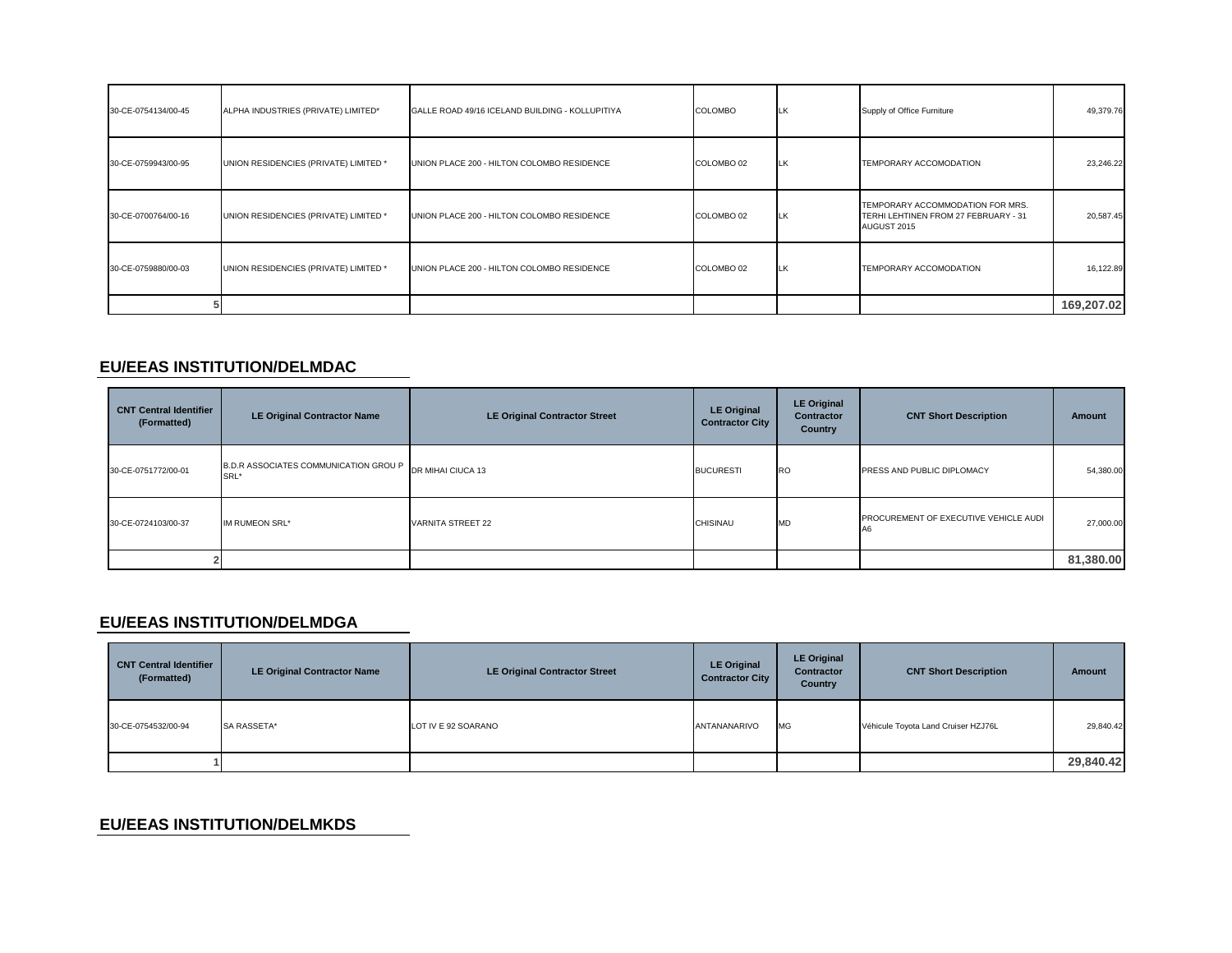| <b>CNT Central Identifier</b><br>(Formatted) | <b>LE Original Contractor Name</b>                                      | <b>LE Original Contractor Street</b>                                            | <b>LE Original</b><br><b>Contractor City</b> | <b>LE Original</b><br><b>Contractor</b><br>Country | <b>CNT Short Description</b>                                        | Amount    |
|----------------------------------------------|-------------------------------------------------------------------------|---------------------------------------------------------------------------------|----------------------------------------------|----------------------------------------------------|---------------------------------------------------------------------|-----------|
| 30-CE-0744956/00-90                          | TRGOVSKO DRUSTVO EVI INTERNATIONAL<br>TRADE DOOEL EKSPORT-IMPORT SKOPJE | IVAN KOZAROV 24/60-61                                                           | <b>SKOPJE</b>                                | <b>MK</b>                                          | Purchase of 2 b/w and one colour multifunctional<br>office machines | 20,042.58 |
| 30-CE-0753236/00-07                          | DRUSTVO ZA PROMET I USLUGI PORSE MA<br><b>IJA DOOEL SKOPJE</b>          | KEDONIJA DOOEL SKPOJE*PORSE MAKEDON UL BOSNA I HERCEGOVINA BR BB - SKOPJE BUJEL | <b>SKOPJE</b>                                | <b>IMK</b>                                         | Purchase of one service vehicle                                     | 19,990.00 |
|                                              |                                                                         |                                                                                 |                                              |                                                    |                                                                     | 40,032.58 |

#### **EU/EEAS INSTITUTION/DELMLIB**

| <b>CNT Central Identifier</b><br>(Formatted) | <b>LE Original Contractor Name</b> | <b>LE Original Contractor Street</b>           | <b>LE Original</b><br><b>Contractor City</b> | <b>LE Original</b><br><b>Contractor</b><br>Country | <b>CNT Short Description</b>                                                       | <b>Amount</b> |
|----------------------------------------------|------------------------------------|------------------------------------------------|----------------------------------------------|----------------------------------------------------|------------------------------------------------------------------------------------|---------------|
| 30-CE-0737022/00-58                          | <b>FAVRE</b>                       | $****$                                         | <b>BAMAKO</b>                                | ML                                                 | Realisation parking extérieur - Délégation du Mali à<br>l'immeuble UATT            | 39,796.61     |
| 30-CE-0768190/00-22                          | MANDING CONSTRUCTION               | BKO BACO DJICORONI A COTE DE LA STATION SOYATT | <b>BAMAKO</b>                                | ML                                                 | CONTRAT DE CONSTRUCTION D'UN PARKING<br>EXTERIEUR SECURISE - BUREAUX D.U.E. - MALI | 36,196.75     |
| 30-CE-0737021/00-31                          | SECURICOM ACCESS SARL*             | RUE FANKELE DIARRA PORTE 36 BAMAKO - COURA     | <b>BAMAKO</b>                                | МL                                                 | Bureaux DUE Mali - Fourniture + pose 273,5 m de<br>film anti blast 200 microns     | 35,857.53     |
| 30-CE-0736784/00-39                          | <b>FAVRE</b>                       | ****                                           | <b>BAMAKO</b>                                | ML                                                 | Travaux de sécurisation mur (côté fleuve) de la<br>résidence du Chef de Délégation | 16,883.73     |
|                                              |                                    |                                                |                                              |                                                    |                                                                                    | 128,734.62    |

### **EU/EEAS INSTITUTION/DELMMRY**

| <b>CNT Central Identifier</b><br>(Formatted) | <b>LE Original Contractor Name</b>     | <b>LE Original Contractor Street</b> | <b>LE Original</b><br><b>Contractor City</b> | <b>LE Original</b><br><b>Contractor</b><br>Country | <b>CNT Short Description</b>                                    | <b>Amount</b> |
|----------------------------------------------|----------------------------------------|--------------------------------------|----------------------------------------------|----------------------------------------------------|-----------------------------------------------------------------|---------------|
| 30-CE-0761359/00-11                          | <b>IDG MYANMAR CO LTD*</b>             | HOUSE L 21 FMI CITY HLAING THAR YAR  | YANGON                                       | <b>MM</b>                                          | SECURITY SERVICE FOR OFFICE AND<br><b>RESIDENCE</b>             | 54,387.98     |
| 30-CE-0795224/00-74                          | TOYOTA (GIBRALTAR) STOCKHOLDINGS LT D* | DEVIL S TOWER ROAD 40                | <b>GIBRALTAR</b>                             | GI                                                 | One Unit of Toyota Land Cruiser 200 Station Wagon,<br>Automatic | 43,773.76     |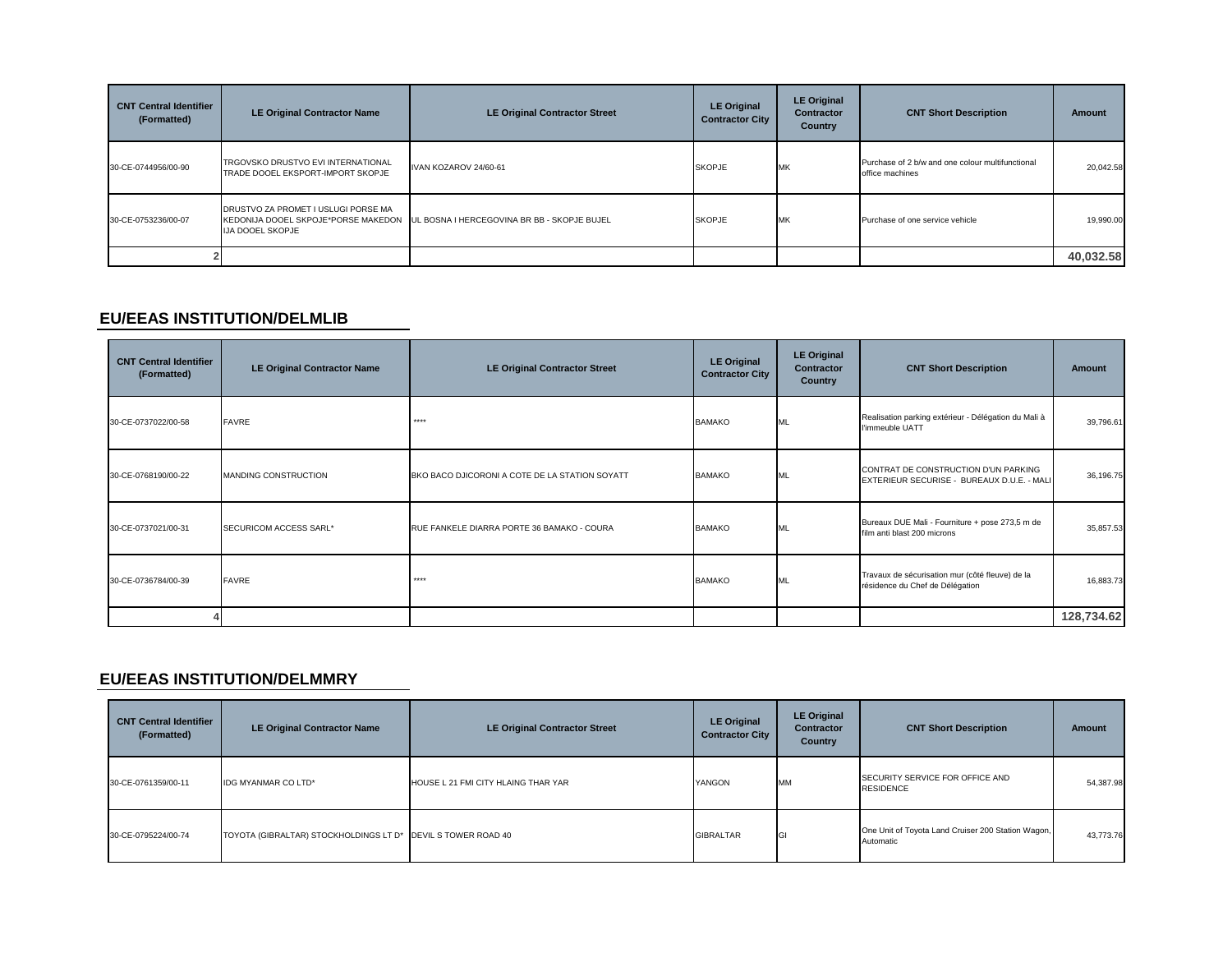| 30-CE-0743475/00-30 | SAFECOMS MYANMAR LIMITED*                       | 18 ZAWTIKA STREET - MYAYNIGONE NORTH WARD SANCHAUNG<br><b>TOWNSHIP</b>                                                             | YANGON | <b>MM</b> | <b>IT SERVICES</b>                       | 38,000.00  |
|---------------------|-------------------------------------------------|------------------------------------------------------------------------------------------------------------------------------------|--------|-----------|------------------------------------------|------------|
| 30-CE-0795230/00-00 | TOP MACHINERY TRADING COMPANY LIMIT ED TOWNSHIP | BUILDING 11 SHWE SABAI YEIK MON BAYINT NAUNG ROAD - KAMAYUT YANGON                                                                 |        | <b>MM</b> | 3 Units of Generator for the Expat Staff | 27,108.47  |
| 30-CE-0795226/00-31 | LIMITED                                         | INTERNATIONAL DAEHAN MOTORS COMPANY 2/6 2 QUATER CORNER OF YANGON INSEING RD & THAMINE - STATION YANGON<br>ROAD MAYANGONE TOWNSHIP |        | <b>MM</b> | Hyundai H1 Minivan                       | 25,992.44  |
|                     |                                                 |                                                                                                                                    |        |           |                                          | 189,262.65 |

#### **EU/EEAS INSTITUTION/DELMRTN**

| <b>CNT Central Identifier</b><br>(Formatted) | <b>LE Original Contractor Name</b>                                   | <b>LE Original Contractor Street</b> | <b>LE Original</b><br><b>Contractor City</b> | <b>LE Original</b><br><b>Contractor</b><br>Country | <b>CNT Short Description</b>                                                 | Amount    |
|----------------------------------------------|----------------------------------------------------------------------|--------------------------------------|----------------------------------------------|----------------------------------------------------|------------------------------------------------------------------------------|-----------|
| 30-CE-0784265/00-06                          | STE COMPAGNIE MAURITANIENNE DE DIST<br>RIBUTION AUTOMOBILE-SA        | KSAR - ZI NORD LOT 62                | <b>NOUAKCHOTT</b>                            | <b>MR</b>                                          | Achat Véhicule TOYOTA LAND CRUISER PRADO<br>TX-L 4x4 5P DSL /LJ150L-GKMEE52  | 26,029.94 |
| 30-CE-0722830/00-27                          | STE COMPAGNIE MAURITANIENNE DE DIST<br><b>RIBUTION AUTOMOBILE-SA</b> | KSAR - ZI NORD LOT 62                | <b>NOUAKCHOTT</b>                            | <b>MR</b>                                          | DELMRT- Achat Véhicule Land Cruiser Prado TX-<br>L4x4 5P DSL LJ150L-GKMEE 52 | 25,330.24 |
|                                              |                                                                      |                                      |                                              |                                                    |                                                                              | 51,360.18 |

# **EU/EEAS INSTITUTION/DELNAMW**

| <b>CNT Central Identifier</b><br>(Formatted) | <b>LE Original Contractor Name</b>                              | <b>LE Original Contractor Street</b>      | <b>LE Original</b><br><b>Contractor City</b> | <b>LE Original</b><br><b>Contractor</b><br><b>Country</b> | <b>CNT Short Description</b>                                    | <b>Amount</b> |
|----------------------------------------------|-----------------------------------------------------------------|-------------------------------------------|----------------------------------------------|-----------------------------------------------------------|-----------------------------------------------------------------|---------------|
| 30-CE-0704253/00-79                          | MINOLCO (NAMIBIA) (PROPRIETARY) LTD<br>*MINOLCO NAMIBIA PTY LTD | DIEHL STREET 4 - SOUTHERN INDUSTRIAL AREA | <b>WINDHOEK</b>                              | <b>INA</b>                                                | SUPPLY CONTRACT - LEASING OF 2 COLOUR<br><b>SCANNER COPIERS</b> | 24,003.83     |
|                                              |                                                                 |                                           |                                              |                                                           |                                                                 | 24,003.83     |

### **EU/EEAS INSTITUTION/DELNERN**

| <b>CNT Central Identifier</b><br>'Formatted) | LE Original Contractor Name | <b>LE Original Contractor Street</b> | <b>LE Original</b><br><b>Contractor City</b> | <b>LE Original</b><br><b>Contractor</b><br>Country | <b>CNT Short Description</b> | <b>Amount</b> |
|----------------------------------------------|-----------------------------|--------------------------------------|----------------------------------------------|----------------------------------------------------|------------------------------|---------------|
|----------------------------------------------|-----------------------------|--------------------------------------|----------------------------------------------|----------------------------------------------------|------------------------------|---------------|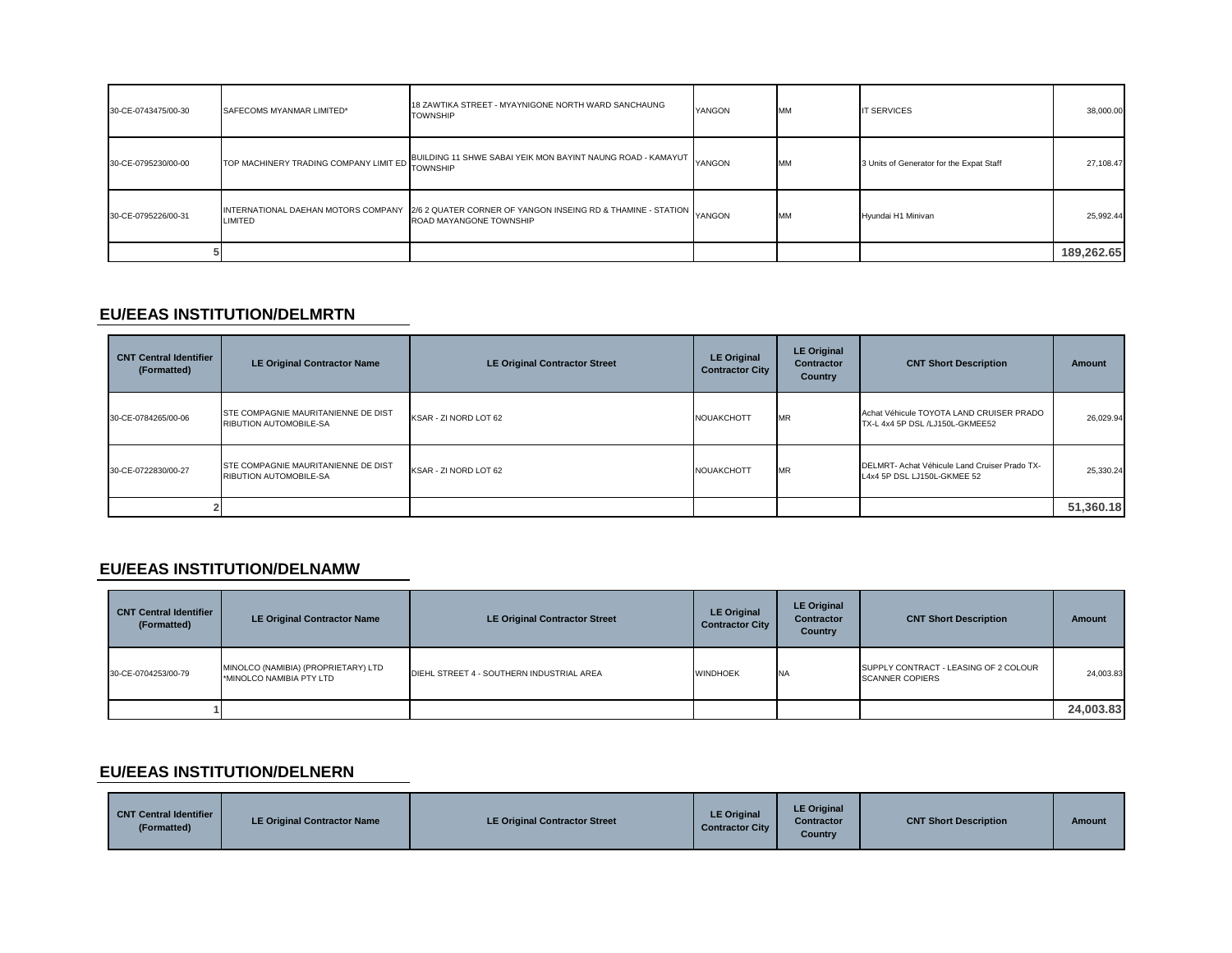| 30-CE-0754139/00-83 | BUROPA NIGER SARL* | RUE DE L ARBRE DU TENERE - ROND POINT MAOUREY | <b>NIAMEY</b> | MOBILIER DE BUREAU POUR LES BUREAUX DE<br>LA DELEGATION DE TRANSITION | 19.695.33 |
|---------------------|--------------------|-----------------------------------------------|---------------|-----------------------------------------------------------------------|-----------|
|                     |                    |                                               |               |                                                                       | 19.695.33 |

# **EU/EEAS INSTITUTION/DELNGAA**

| <b>CNT Central Identifier</b><br>(Formatted) | <b>LE Original Contractor Name</b>            | <b>LE Original Contractor Street</b>                                           | <b>LE Original</b><br><b>Contractor City</b> | <b>LE Original</b><br><b>Contractor</b><br>Country | <b>CNT Short Description</b>                                                                                                                                                               | <b>Amount</b> |
|----------------------------------------------|-----------------------------------------------|--------------------------------------------------------------------------------|----------------------------------------------|----------------------------------------------------|--------------------------------------------------------------------------------------------------------------------------------------------------------------------------------------------|---------------|
| 30-CE-0754625/00-94                          | CROWN PROFESSIONAL INVESTMENT LIMIT<br>ED*    | SHOP 50 UTC SHOPPING COMPLEX                                                   | <b>ABUJA</b>                                 | <b>NG</b>                                          | supply of furnitures                                                                                                                                                                       | 23,478.61     |
| 30-CE-0795740/00-90                          | CACHEZ TURNKEY PROJECTS LIMITED*              | PLOT 3123 PALM SPRINGS GOLF ESTATE - OUTER NORTHERN<br>EXPRESSWAY MPAPE HILLS  | <b>ABUJA</b>                                 | <b>NG</b>                                          | agency fee for plot 3655 Orinoco                                                                                                                                                           | 22,940.93     |
| 30-CE-0759142/00-56                          | GUNNEBO ELECTRONIC SECURITY SAS*              | ROUTE DE SCHWOBSHEIM 23                                                        | <b>BALDENHEIM</b>                            | <b>FR</b>                                          | Labor costs for the installation of replacement<br>material following thunderstorm and Local expenses<br>cost per day (hotel, food, transport)+ Cost for<br>preventive maintenance in 2016 | 18,111.00     |
| 30-CE-0734273/00-26                          | ONI BROTHERS & COMPANY NIGERIA LIMI<br>TED*   | UBIAJA CRESCENT OFF LADOKE - BOULEVARD PLOT 3 GARKI 2                          | <b>ABUJA</b>                                 | <b>NG</b>                                          | supply of furniture                                                                                                                                                                        | 18,109.44     |
| 30-CE-0795766/00-29                          | EIGHT STARS PROPERTIES LIMITED BY S<br>HARES* | PLOT 857/9 FOMALAT CLOSE OFF - ADEMOL ADETOKUNBO CRESCENT<br>WUSE <sub>2</sub> | <b>ABUJA</b>                                 | <b>NG</b>                                          | agency fees for 4, Rio Negro street Maitama                                                                                                                                                | 16,249.83     |
| 30-CE-0754626/00-24                          | EIGHT STARS PROPERTIES LIMITED BY S<br>HARES* | PLOT 857/9 FOMALAT CLOSE OFF - ADEMOL ADETOKUNBO CRESCENT<br>WUSE <sub>2</sub> | <b>ABUJA</b>                                 | <b>NG</b>                                          | Agency fees for 32, udi hills street maitama (four<br>apartments)                                                                                                                          | 15,349.72     |
| 6                                            |                                               |                                                                                |                                              |                                                    |                                                                                                                                                                                            | 114,239.53    |

### **EU/EEAS INSTITUTION/DELPERL**

| <b>CNT Central Identifier</b><br>(Formatted) | <b>LE Original Contractor Name</b> | <b>LE Original Contractor Street</b>              | <b>LE Original</b><br><b>Contractor City</b> | <b>LE Original</b><br>Contractor<br><b>Country</b> | <b>CNT Short Description</b>                               | Amount    |
|----------------------------------------------|------------------------------------|---------------------------------------------------|----------------------------------------------|----------------------------------------------------|------------------------------------------------------------|-----------|
| 30-CE-0723745/00-94                          | <b>GONZALEZ SANCHEZ</b>            | ****                                              | <b>LIMA</b>                                  | PE                                                 | PERL 07/2015 SUPERVISION DE OBRA NUEVAS<br><b>OFICINAS</b> | 24,862.31 |
| 30-CE-0723182/00-43                          | ADECCO PERU SA*                    | CALLE AMADOR MERINO REINA 285 PISO 3 - SAN ISIDRO | LIMA                                         | PE                                                 | PERL 01/2015 INTERIM FINANCES - 6 MONTHS                   | 21,496.78 |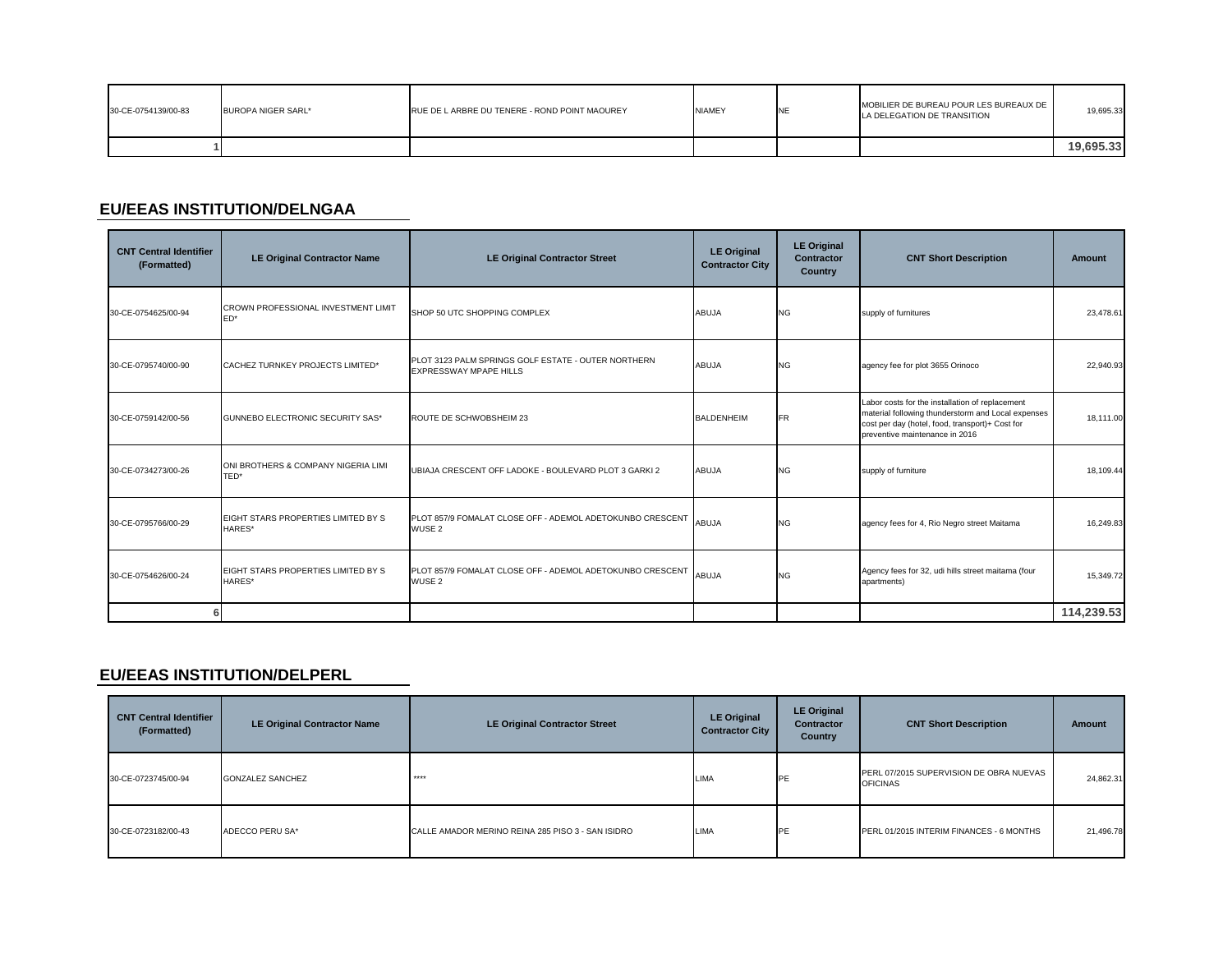| 30-CE-0752203/00-70 | ASOCIACION CIVIL DANZA PERU | CALLE LIMA 140 CHORRILLOS | LIMA | PF | CONCEPTUALIZACION, IMPLEMENTACION<br>ESPECTACULO DANZA DIA DE EUROPA | 18,320.77 |
|---------------------|-----------------------------|---------------------------|------|----|----------------------------------------------------------------------|-----------|
|                     |                             |                           |      |    |                                                                      | 64.679.86 |

# **EU/EEAS INSTITUTION/DELPHLM**

| <b>CNT Central Identifier</b><br>(Formatted) | <b>LE Original Contractor Name</b>      | <b>LE Original Contractor Street</b>                    | <b>LE Original</b><br><b>Contractor City</b> | <b>LE Original</b><br><b>Contractor</b><br>Country | <b>CNT Short Description</b>                | Amount     |
|----------------------------------------------|-----------------------------------------|---------------------------------------------------------|----------------------------------------------|----------------------------------------------------|---------------------------------------------|------------|
| 30-CE-0693527/00-67                          | DEZIGN WORKS PHILIPPINES INC*           | 78B MINDANAO AVENUE BRGY PAG ASA                        | QUEZON CITY                                  | <b>IPH</b>                                         | Supply and Installation of Carpet Tiles     | 45,314.22  |
| 30-CE-0722833/00-11                          | <b>GUNNEBO ELECTRONIC SECURITY SAS*</b> | ROUTE DE SCHWOBSHEIM 23                                 | <b>BALDENHEIM</b>                            | <b>IFR</b>                                         | PHL/ADM/X-Ray equipment/ARES(2015)1977593   | 42,240.00  |
| 30-CE-0722831/00-54                          | YUTIVO CORPORATION*                     | DASMARINAS STREET 254-270 - 3 F YUTIVO BUILDING BINONDO | <b>MANILA</b>                                | <b>IPH</b>                                         | PHL/ADM/IT Equipment 2015/ARES(2015)1767467 | 15,329.49  |
|                                              |                                         |                                                         |                                              |                                                    |                                             | 102,883.71 |

### **EU/EEAS INSTITUTION/DELPNGP**

| <b>CNT Central Identifier</b><br>(Formatted) | <b>LE Original Contractor Name</b> | <b>LE Original Contractor Street</b> | <b>LE Original</b><br><b>Contractor City</b> | <b>LE Original</b><br><b>Contractor</b><br><b>Country</b> | <b>CNT Short Description</b>                                              | Amount    |
|----------------------------------------------|------------------------------------|--------------------------------------|----------------------------------------------|-----------------------------------------------------------|---------------------------------------------------------------------------|-----------|
| 30-CE-0764920/00-04                          |                                    |                                      |                                              |                                                           | REPLACEMENT OF WINDOWS AND ASSOCIATED<br>WORKS AT THE EU RESIDENCE IN PNG | 58,705.80 |
|                                              |                                    |                                      |                                              |                                                           |                                                                           | 58,705.80 |

### **EU/EEAS INSTITUTION/DELRUSM**

| <b>CNT Central Identifier</b><br>(Formatted) | <b>LE Original Contractor Name</b> | <b>LE Original Contractor Street</b>    | <b>LE Original</b><br><b>Contractor City</b> | <b>LE Original</b><br><b>Contractor</b><br>Country | <b>CNT Short Description</b>                                                    | <b>Amount</b> |
|----------------------------------------------|------------------------------------|-----------------------------------------|----------------------------------------------|----------------------------------------------------|---------------------------------------------------------------------------------|---------------|
| 30-CE-0768195/00-60                          | OOO RIM PORTER NOVELLI*OOO RIM PN  | BOLSHAYA NOVODMITROVSKAYA - STREET 36/4 | <b>MOSKVA</b>                                | <b>RU</b>                                          | MD 703: RIM PORTER NOVELLI OOO / MEDIA<br>TRAINING 2016 - 21.12.2015-20.12.2016 | 59,500.00     |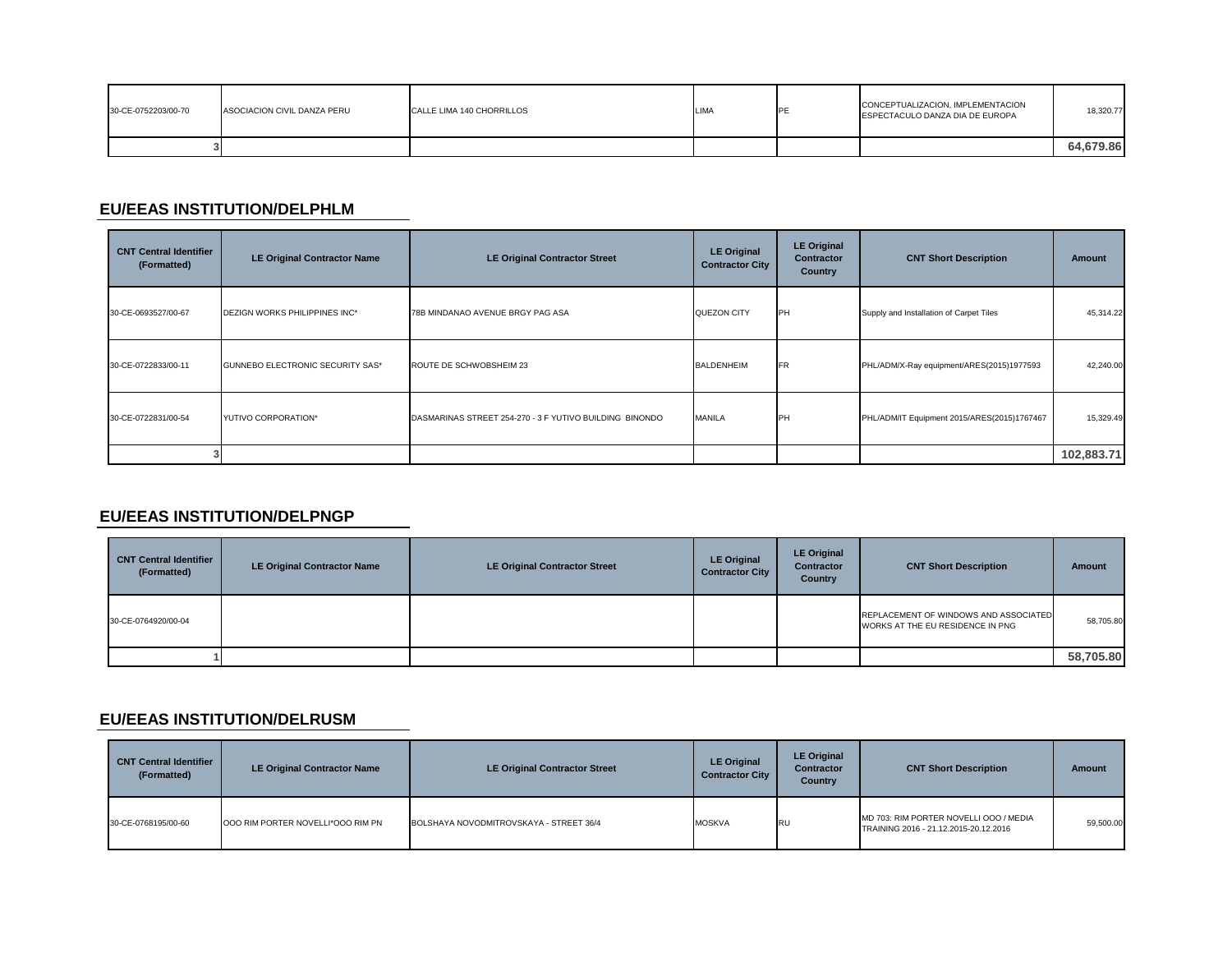| 30-CE-0729491/00-82 | 2 P-R+ AGENTSTVO PO SVYAZYAM S OBSH<br>ESTVENNOSTIYU OOO*PR AGENCY 2PR+                           | NEVSKY AVENUE 88 A OFFICE 13H                      | <b>ST PETERSBURG</b> | <b>RU</b> | MD 697 / 2PR+ / INFORMATION COMPAIGN TO<br>SUPPORT ROLL-OUT OF THE SCHENGEN VISA<br>INFORMATION SYSTEM IN RUSSIA -16.07.2015-<br>15.07.2016 | 59,000.00  |
|---------------------|---------------------------------------------------------------------------------------------------|----------------------------------------------------|----------------------|-----------|---------------------------------------------------------------------------------------------------------------------------------------------|------------|
| 30-CE-0783396/00-43 | 000 AGENTSTVO DELOVYH KOMMUNIKACIY<br>4D*ADK 4D BUSINESS COMMUNICATIONS A<br>GENCY 4D 4DPR BCA 4D | CHKALOVSKIY PROSPECT 16A OFFICE - 4H               | <b>ST PETERSBURG</b> | RU        | MD 705: ADK 4D BUSINESS COMM / PUBLIC<br>DIPLOMACY EVENTS IN PERM 2016 (14-16 APRIL<br>2016) - 21.12.2015-20.12.2016                        | 44,900.00  |
| 30-CE-0768137/00-07 | 000 RIM PORTER NOVELLI*OOO RIM PN                                                                 | BOLSHAYA NOVODMITROVSKAYA - STREET 36/4            | <b>MOSKVA</b>        | <b>RU</b> | MD 706: RIM PORTER NOVELLI OOO / EU-RUSSIA<br>MULTIMEDIA WEB PLATFORM (2016)                                                                | 43,000.00  |
| 30-CE-0720091/00-59 | BUSINESS AND STRATEGIES IN EUROPE*                                                                | BOULEVARD DE LA WOLUWE 2                           | <b>BRUXELLES</b>     | BE        | MD 698 / ORIENTATION SEMINAR NEW<br>ERASMUS+ STUDENTS - 24.06.2015-23.09.2015                                                               | 31,330.00  |
| 30-CE-0737852/00-75 | DEUTSCHE BAU- UND GRUNDSTUCKS-AG*BA<br><b>UGRUND</b>                                              | LIEVELINGSWEG 125                                  | <b>BONN</b>          | <b>DE</b> | RUS / GERMAN COMPOUND / RENT VALENTINOV<br>APT 3-173.174 / 01.09.2015-31.08.2019                                                            | 31,144.32  |
| 30-CE-0768168/00-39 | 000 RIM PORTER NOVELLI*000 RIM PN                                                                 | BOLSHAYA NOVODMITROVSKAYA - STREET 36/4            | <b>MOSKVA</b>        | <b>RU</b> | MD 704: RIM PORTER NOVELLI OOO / EVENTS<br>FOR MEDIA CONTACT AND SUPPORT SERVICES<br>- 21.12.2015-20.12.2015                                | 29,000.00  |
| 30-CE-0738349/00-25 | DEUTSCHE BAU- UND GRUNDSTUCKS-AG*BA<br><b>UGRUND</b>                                              | LIEVELINGSWEG 125                                  | <b>BONN</b>          | DE        | RUS / GERMAN COMPOUND / RENT<br>CASAGRANDE APT 3-212 / 01.09.2015-31.08.2019                                                                | 26,824.00  |
| 30-CE-0778147/00-33 | BAKER & MCKENZIE - CIS, LIMITED*B&M                                                               | HAVILLAND STREET PROVIDENT HOUSE - CHANNEL ISLANDS | ST PETER PORT        | GG        | RUS / BAKER & MCKENZIE CIS. LTD / LEGAL<br>SERVICIES - 09.12.2015 -08.12.2018                                                               | 25,000.00  |
| 30-CE-0763447/00-63 | 000 1 TIS                                                                                         | UL ODOEVSKOGO B 3/7                                | <b>MOSCOW</b>        | <b>RU</b> | RUS / 1 TIS 000 / PURCHASE OF PHOTOCOPIER<br>XEROX - 30.12.2015-13.01.2016                                                                  | 17,412.57  |
| 10                  |                                                                                                   |                                                    |                      |           |                                                                                                                                             | 367,110.89 |

### **EU/EEAS INSTITUTION/DELSAUR**

| <b>CNT Central Identifier</b><br>(Formatted) | <b>LE Original Contractor Name</b> | <b>LE Original Contractor Street</b> | <b>LE Original</b><br><b>Contractor City</b> | <b>LE Original</b><br><b>Contractor</b><br>Country | <b>CNT Short Description</b>                                       | Amount    |
|----------------------------------------------|------------------------------------|--------------------------------------|----------------------------------------------|----------------------------------------------------|--------------------------------------------------------------------|-----------|
| 30-CE-0710034/00-41                          | ALSAHLY*AL-SEHLY                   | $****$                               | <b>RIYADH</b>                                | <b>SA</b>                                          | FEASIBILITY STUDY FOR THE NEW<br><b>DELEGATION'S BUILDING</b>      | 23,605.32 |
| 30-CE-0715553/00-72                          | ASAS HEALTH CARE CO LTD*           | PALESTINE STR BUGSHAN BUILDING 3FL   | <b>JEDDAH</b>                                | <b>SA</b>                                          | SICKNESS INSURANCE FOR LOCAL STAFF<br>FROM 18/05/15 UNTIL 17/05/16 | 19,112.89 |
|                                              |                                    |                                      |                                              |                                                    |                                                                    | 42,718.21 |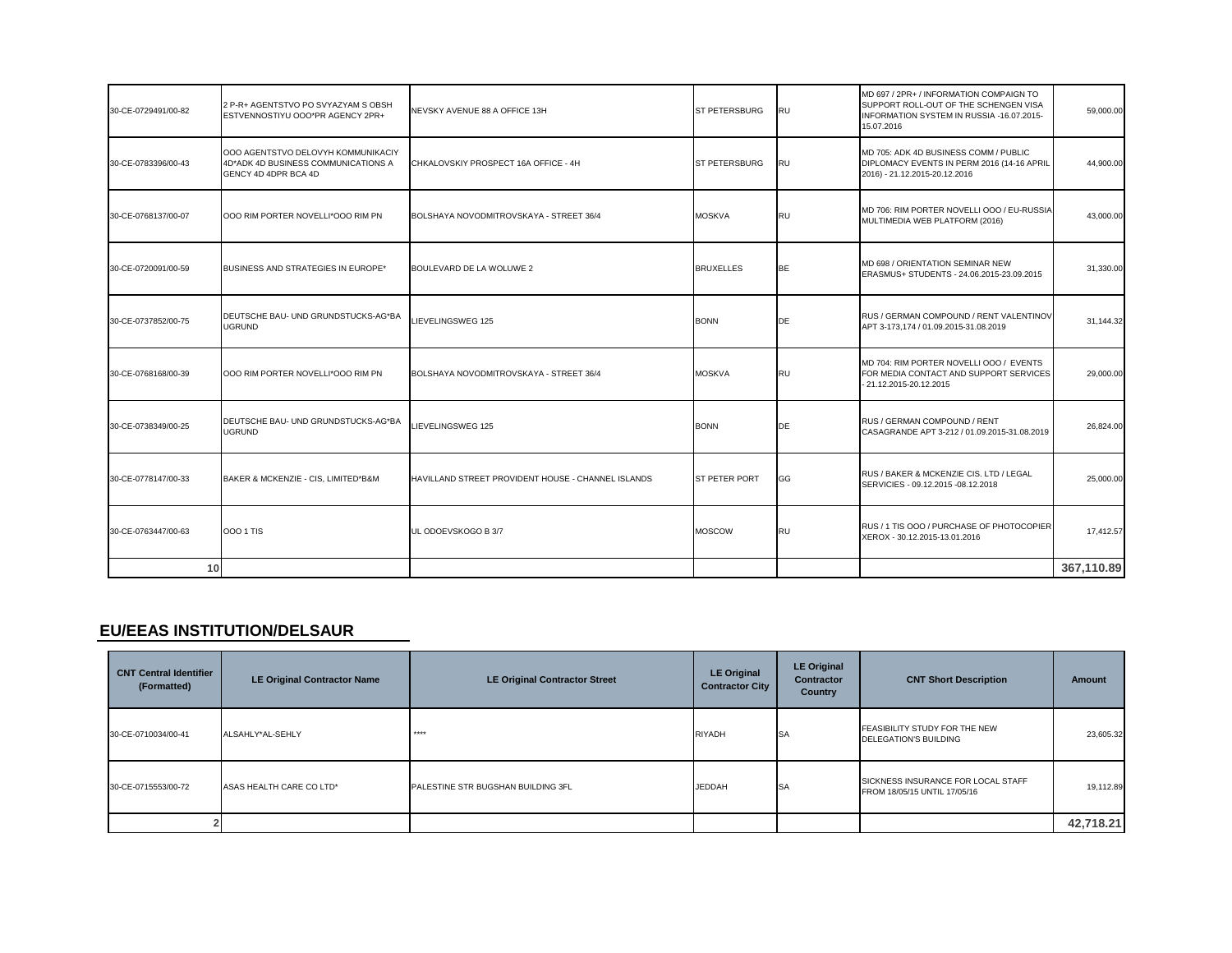### **EU/EEAS INSTITUTION/DELSDNJ**

| <b>CNT Central Identifier</b><br>(Formatted) | <b>LE Original Contractor Name</b>  | <b>LE Original Contractor Street</b>               | <b>LE Original</b><br><b>Contractor City</b> | <b>LE Original</b><br><b>Contractor</b><br>Country | <b>CNT Short Description</b>                             | <b>Amount</b> |
|----------------------------------------------|-------------------------------------|----------------------------------------------------|----------------------------------------------|----------------------------------------------------|----------------------------------------------------------|---------------|
| 30-CE-0709964/00-36                          | RECON FM INTERNATIONAL LIMITED*     | KOLOLO ROAD KOLOLO JUBA NABARI - BEHIND US EMBASSY | <b>JUBA</b>                                  | SS                                                 | EXTENSION OF SERVICE TO CONTRACT 30-CE-<br>0643711/00-11 | 60,000.00     |
| 30-CE-0759921/00-70                          | ROCKSHIELD INTERNATIONAL CO LTD*RSI | <b>HAI AMARAT</b>                                  | <b>JUBA</b>                                  | SS                                                 | 3 APARTMENTS 12/12/2015 - 11/02/2016                     | 28,355.39     |
| 30-CE-0759899/00-86                          | ROCKSHIELD INTERNATIONAL CO LTD*RSI | <b>HAI AMARAT</b>                                  | <b>JUBA</b>                                  | SS                                                 | HOD RESIDENCE 12/12/2015 - 11/02/2016                    | 18,903.59     |
|                                              |                                     |                                                    |                                              |                                                    |                                                          | 107,258.98    |

### **EU/EEAS INSTITUTION/DELSLBH**

| <b>CNT Central Identifier</b><br>(Formatted) | <b>LE Original Contractor Name</b> | <b>LE Original Contractor Street</b> | <b>LE Original</b><br><b>Contractor City</b> | <b>LE Original</b><br><b>Contractor</b><br>Country | <b>CNT Short Description</b>         | <b>Amount</b> |
|----------------------------------------------|------------------------------------|--------------------------------------|----------------------------------------------|----------------------------------------------------|--------------------------------------|---------------|
| 30-CE-0730606/00-83                          | <b>MOALE</b>                       | ****                                 | <b>HONIARA</b>                               | <b>SB</b>                                          | RENOVATION WORKS AT THE EU RESIDENCE | 55,037.53     |
|                                              |                                    |                                      |                                              |                                                    |                                      | 55,037.53     |

### **EU/EEAS INSTITUTION/DELTHAB**

| <b>CNT Central Identifier</b><br>(Formatted) | <b>LE Original Contractor Name</b>                   | <b>LE Original Contractor Street</b>                                                     | <b>LE Original</b><br><b>Contractor City</b> | <b>LE Original</b><br><b>Contractor</b><br>Country | <b>CNT Short Description</b>                                                         | <b>Amount</b> |
|----------------------------------------------|------------------------------------------------------|------------------------------------------------------------------------------------------|----------------------------------------------|----------------------------------------------------|--------------------------------------------------------------------------------------|---------------|
| 30-CE-0713660/00-82                          | ALL SEASONS PROPERTY CO LTD*CONRAD<br><b>BANGKOK</b> | WIRELESS ROAD 87M - THAI TOWER ALL SEASONS PLACE 19TH<br>FLOOR LUMPINI PATHUMWAN         | <b>BANGKOK</b>                               | TH                                                 | TEMPORARY ACCOMMODATION FOR HOD @<br>CONRAD BANGKOK RESIDENCE (ALL SEASONS<br>PLACE) | 39.012.78     |
| 30-CE-0720564/00-94                          | ALLIANZ AYUDHYA ASSURANCE PUBLIC CO<br>LTD           | 1ST ZONE B 2ND ZONE B MEZZANINE 6TH 14TH 17TH FL - 898<br>PLOENCHIT TOWER PLOENCHIT ROAD | PATHUMWAN                                    | Iтн                                                | <b>GROUP HEALTH INSURANCE BY ALLIANZ</b><br>AYUDHYA ASSURANCE PCL                    | 32.813.79     |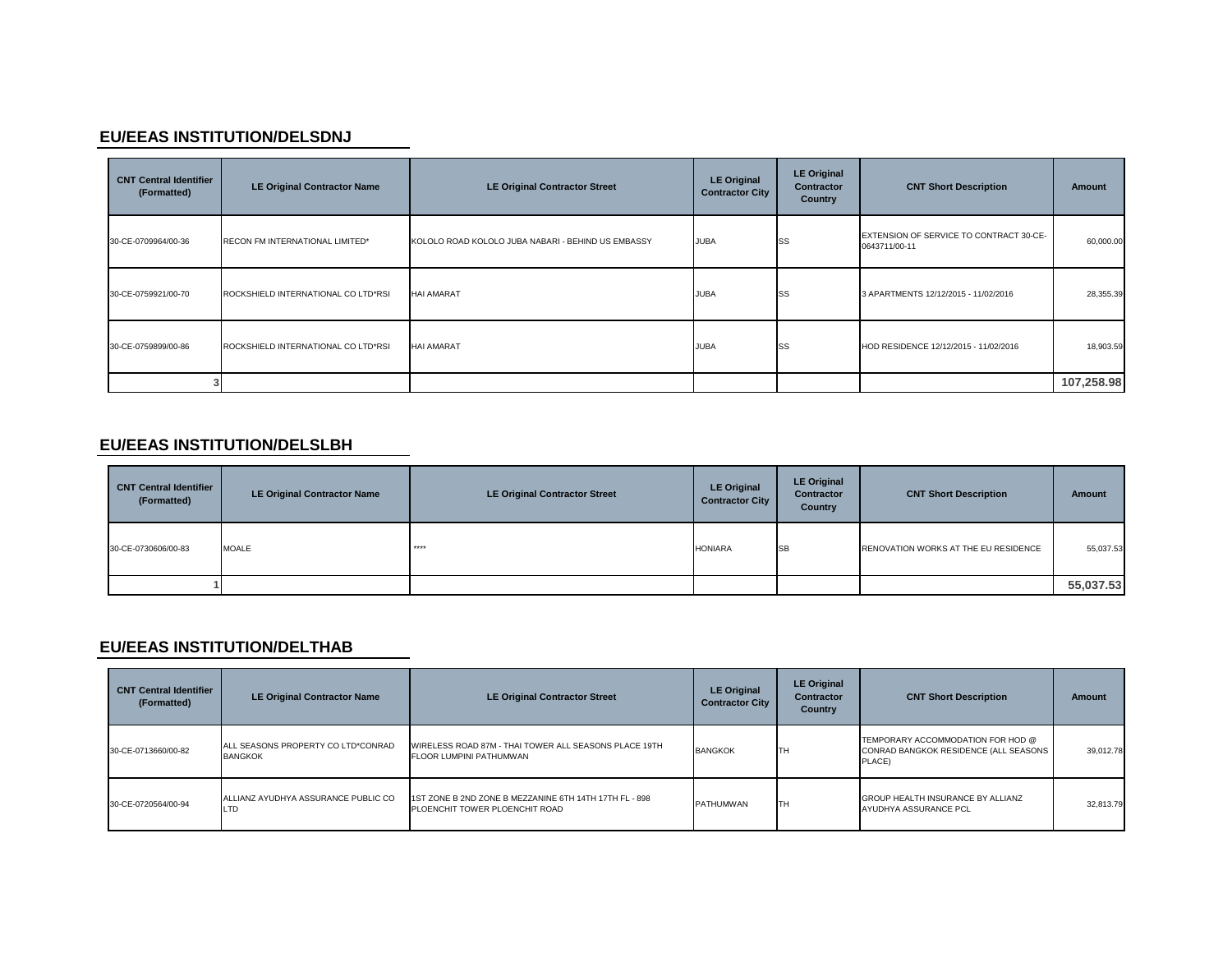| 30-CE-0725576/00-19 | <b>ISF CORPORATION PUBLIC COMPANY LIMIT</b> | 444 10-11 FLOOR MBK TOWER PHAYATHAI - ROAD WANGMAI<br>PATHUMWAN                     | <b>BANGKOK</b> | TH | ORGANIZATION OF EU FILM FESTIVAL 2015                                   | 32,000.00  |
|---------------------|---------------------------------------------|-------------------------------------------------------------------------------------|----------------|----|-------------------------------------------------------------------------|------------|
| 30-CE-0732637/00-11 | PDM INTERNATIONAL DESIGN CO LTD*            | THE EMPORIO PLACE 93/342 - SOI SUKHUMVIT 24 SUKHUMVIT ROAD<br>KLONG TON KLONG TP EI | <b>BANGKOK</b> | TH | ARCHITECTURE AND INTERIOR DESIGN BY PDM<br>INTERNATIONAL DESIGN LIMITED | 17.754.60  |
|                     |                                             |                                                                                     |                |    |                                                                         | 121.581.17 |

### **EU/EEAS INSTITUTION/DELTJKD**

| <b>CNT Central Identifier</b><br>(Formatted) | <b>LE Original Contractor Name</b> | <b>LE Original Contractor Street</b> | <b>LE Original</b><br><b>Contractor City</b> | <b>LE Original</b><br><b>Contractor</b><br><b>Country</b> | <b>CNT Short Description</b> | Amount    |
|----------------------------------------------|------------------------------------|--------------------------------------|----------------------------------------------|-----------------------------------------------------------|------------------------------|-----------|
| 30-CE-0704733/00-67                          | <b>DILOSHUB LLC*</b>               | 48/4 24 BORBAD STRETT                | <b>DUSHANBE</b>                              | <b>ITJ</b>                                                | Batteries for the Invertor   | 43,249.50 |
|                                              |                                    |                                      |                                              |                                                           |                              | 43,249.50 |

#### **EU/EEAS INSTITUTION/DELTUNT**

| <b>CNT Central Identifier</b><br>(Formatted) | <b>LE Original Contractor Name</b> | <b>LE Original Contractor Street</b> | <b>LE Original</b><br><b>Contractor City</b> | <b>LE Original</b><br>Contractor<br>Country | <b>CNT Short Description</b>                               | Amount    |
|----------------------------------------------|------------------------------------|--------------------------------------|----------------------------------------------|---------------------------------------------|------------------------------------------------------------|-----------|
| 30-CE-0765757/00-46                          | <b>TECHNOACTION</b>                | 4 RUE DJERBA AIN ZAGHOUAN            | <b>TUNIS</b>                                 | <b>ITN</b>                                  | CONCEPTION DE BARRIÈRES MANUELLES +<br>BLOCS DE BÉTON ARMÉ | 15,540.73 |
|                                              |                                    |                                      |                                              |                                             |                                                            | 15,540.73 |

### **EU/EEAS INSTITUTION/DELTURA**

| <b>CNT Central Identifier</b><br>(Formatted) | <b>LE Original Contractor Name</b>                                       | <b>LE Original Contractor Street</b> | <b>LE Original</b><br><b>Contractor City</b> | <b>LE Original</b><br><b>Contractor</b><br><b>Country</b> | <b>CNT Short Description</b>                         | Amount    |
|----------------------------------------------|--------------------------------------------------------------------------|--------------------------------------|----------------------------------------------|-----------------------------------------------------------|------------------------------------------------------|-----------|
| 30-CE-0743653/00-08                          | <b>BERKAY</b>                                                            | $****$                               | GAZIANTEP                                    | <b>TR</b>                                                 | CONSTRUCTION WORKS FOR EU COS IN<br><b>GAZIANTEP</b> | 56,789.10 |
| 30-CE-0803274/00-83                          | FOREVER CLEAN DIENSTLEISTUNGS GMBH &<br>INTEGRATIONS SERVICE FUR FRAUEN* | HEIDELBERGER STRASSE 65-66           | <b>BERLIN</b>                                | DE                                                        | TEA COFFEE SERVICES                                  | 56,400.00 |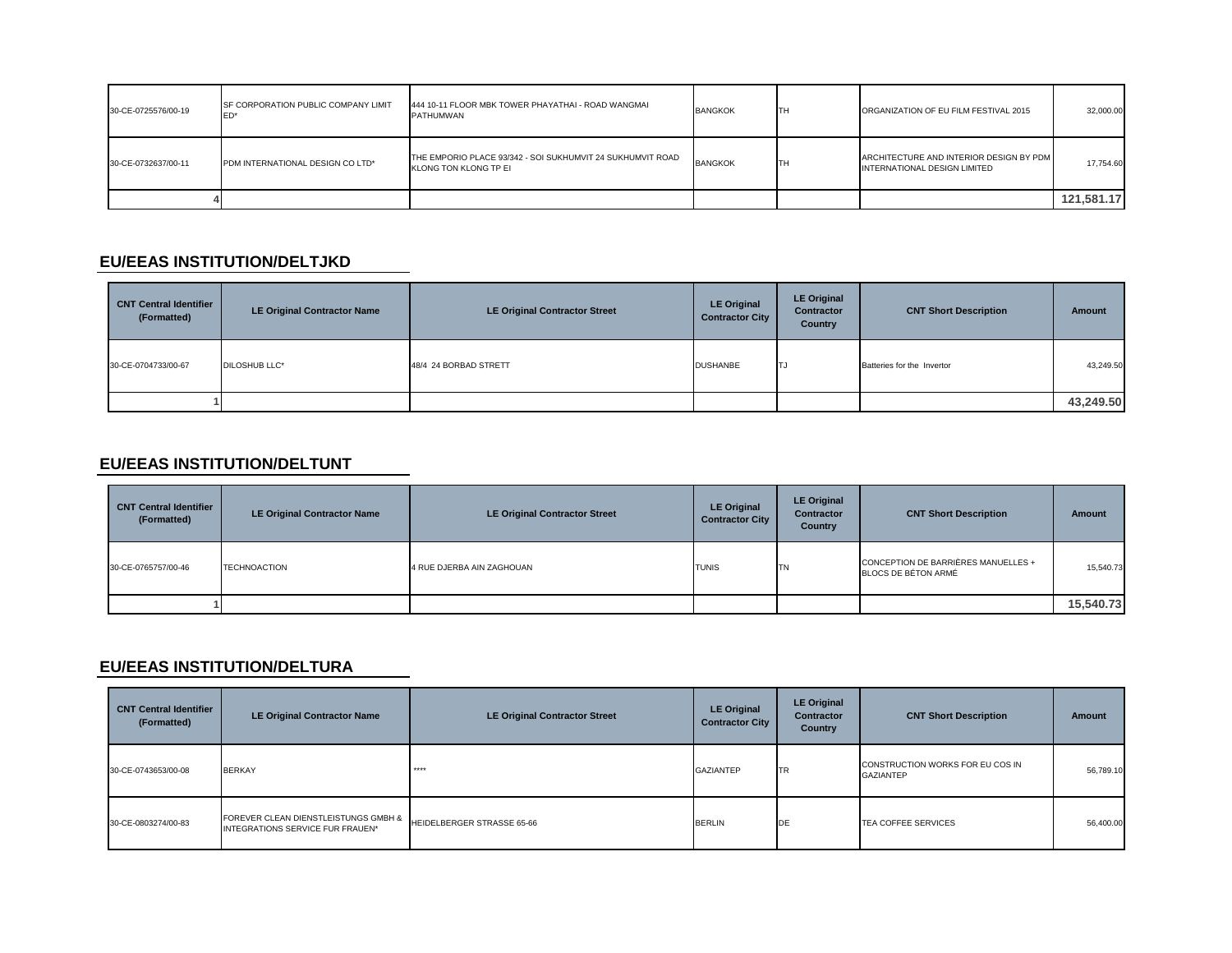| 30-CE-0741728/00-01 | EUROTEM TEMIZLIK DANISMANLIK PEYZAJ<br>ILACLAMA TURIZM INSAAT SANAYI VE T<br><b>ICARET LIMITED SIRKETI*</b> | IKIZDERE SOKAK 8 2 GAZIOSMANPASA       | ANKARA        | <b>TR</b>  | <b>CLEANING SERVICES</b>            | 45,262.00  |
|---------------------|-------------------------------------------------------------------------------------------------------------|----------------------------------------|---------------|------------|-------------------------------------|------------|
| 30-CE-0741734/00-24 | FOREVER CLEAN DIENSTLEISTUNGS GMBH &<br>INTEGRATIONS SERVICE FUR FRAUEN*                                    | HEIDELBERGER STRASSE 65-66             | <b>BERLIN</b> | <b>DE</b>  | TEA COFFEE SERVING SERVICES         | 32,900.00  |
| 30-CE-0736062/00-52 | BIYOLOJIK BILIMLER ARASTIRMA GELIST IRME<br><b>VE URETIM AS*BBAGUAS</b>                                     | TUNUS CADDESI 95 KAVAKLIDERE - CANKAYA | <b>ANKARA</b> | <b>ITR</b> | MEDICAL CHECK UP OF LOCAL PERSONNEL | 24,431.37  |
| 30-CE-0755489/00-60 | GUNAL INSAAT TICARET VE SANAYI AS*G<br>UNAL CONSTRUCTION TRADE AND INDUSTR Y                                | <b>UGUR MUMCU CAD 88</b>               | ANKARA        | <b>ITR</b> | 2015/ADMIN/SECURITY WORKS           | 15,060.75  |
|                     |                                                                                                             |                                        |               |            |                                     | 230,843.22 |

### **EU/EEAS INSTITUTION/DELUGAK**

| <b>CNT Central Identifier</b><br>(Formatted) | <b>LE Original Contractor Name</b>    | <b>LE Original Contractor Street</b> | <b>LE Original</b><br><b>Contractor City</b> | <b>LE Original</b><br><b>Contractor</b><br>Country | <b>CNT Short Description</b>                                                                           | Amount    |
|----------------------------------------------|---------------------------------------|--------------------------------------|----------------------------------------------|----------------------------------------------------|--------------------------------------------------------------------------------------------------------|-----------|
| 30-CE-0705116/00-19                          | G4S SECURE SOLUTIONS UGANDA LIMITED * | LUMUMBA AVENUE PLOT 53               | <b>KAMPALA</b>                               | <b>UG</b>                                          | PROVISION OF SECURITY GUARDING SERVICES<br>TO THE DELEGATION OFFICE AND<br>ACCOMMODATIONS - MARCH 2015 | 28,887.00 |
| 30-CE-0696300/00-39                          | G4S SECURE SOLUTIONS UGANDA LIMITED * | LUMUMBA AVENUE PLOT 53               | <b>KAMPALA</b>                               | UG                                                 | FEBRUARY 2015 SECURITY GUARDING<br>SERVICES CONTRACT                                                   | 28,643.00 |
|                                              |                                       |                                      |                                              |                                                    |                                                                                                        | 57,530.00 |

### **EU/EEAS INSTITUTION/DELUKRK**

| <b>CNT Central Identifier</b><br>(Formatted) | <b>LE Original Contractor Name</b>                               | <b>LE Original Contractor Street</b> | <b>LE Original</b><br><b>Contractor City</b> | <b>LE Original</b><br><b>Contractor</b><br><b>Country</b> | <b>CNT Short Description</b>                                                 | <b>Amount</b> |
|----------------------------------------------|------------------------------------------------------------------|--------------------------------------|----------------------------------------------|-----------------------------------------------------------|------------------------------------------------------------------------------|---------------|
| 30-CE-0781275/00-02                          | YOUTH ALTERNATIVE                                                | 7/11 BURMISTENKA STR SUITE 62        | <b>KYIV</b>                                  | <b>UA</b>                                                 | EU: CHOICE OF UKRAINIAN YOUTH                                                | 58,900.00     |
| 30-CE-0755904/00-00                          | BAYERISCHE MOTOREN WERKE AG*BMW GRO PETUELRING 130<br><b>IIP</b> |                                      | <b>MUNCHEN</b>                               | <b>IDE</b>                                                | Supply of motor vehicles to the EU Delegation to<br>Ukraine                  | 23,365.25     |
| 30-CE-0755903/00-70                          | BAYERISCHE MOTOREN WERKE AG*BMW GRO PETUELRING 130<br>UP         |                                      | <b>MUNCHEN</b>                               | DE                                                        | SUPPLY OF MOTOR VEHICLES TO THE EU<br>DELEGATION TO UKRAINE (BMW 318I SEDAN) | 18,766.37     |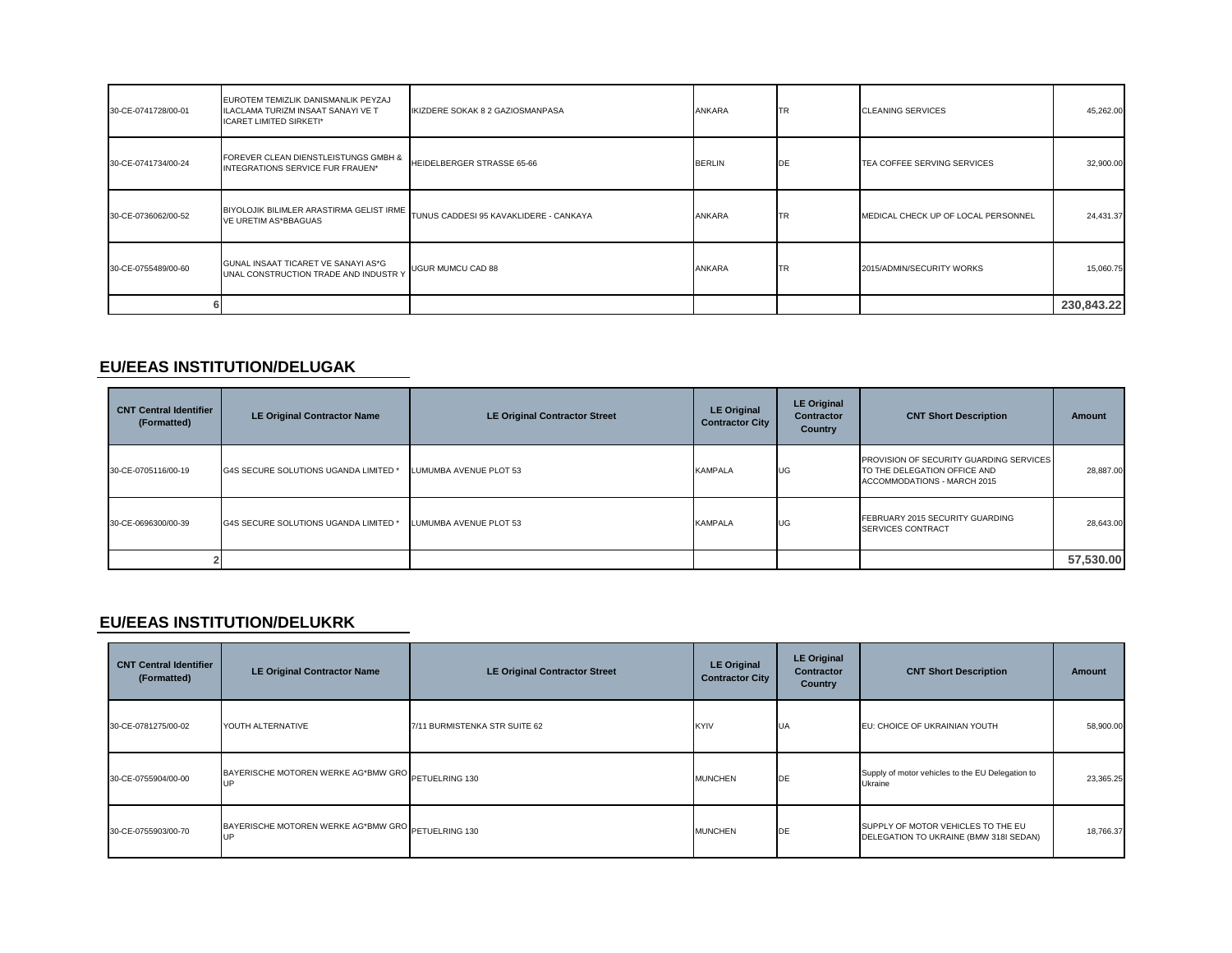|  |  |  | nn.<br>$\sim$<br>-- |
|--|--|--|---------------------|
|  |  |  |                     |

### **EU/EEAS INSTITUTION/DELUSAN**

| <b>CNT Central Identifier</b><br>(Formatted) | <b>LE Original Contractor Name</b> | <b>LE Original Contractor Street</b> | <b>LE Original</b><br><b>Contractor City</b> | <b>LE Original</b><br><b>Contractor</b><br>Country | <b>CNT Short Description</b>                                     | Amount    |
|----------------------------------------------|------------------------------------|--------------------------------------|----------------------------------------------|----------------------------------------------------|------------------------------------------------------------------|-----------|
| 30-CE-0731938/00-46                          | LUX HOME INC                       | <b>4 DEDRICK PLACE</b>               | <b>WEST CALDWELL</b>                         | US                                                 | DELUSAN/2015/06-REPLACEMENT OF DOORS<br>AND WINDOWS AT RESIDENCE | 53,893.83 |
|                                              |                                    |                                      |                                              |                                                    |                                                                  | 53,893.83 |

### **EU/EEAS INSTITUTION/DELUSAW**

| <b>CNT Central Identifier</b><br>(Formatted) | <b>LE Original Contractor Name</b>                                      | <b>LE Original Contractor Street</b> | <b>LE Original</b><br><b>Contractor City</b> | <b>LE Original</b><br>Contractor<br>Country | <b>CNT Short Description</b>                                                                                         | <b>Amount</b> |
|----------------------------------------------|-------------------------------------------------------------------------|--------------------------------------|----------------------------------------------|---------------------------------------------|----------------------------------------------------------------------------------------------------------------------|---------------|
| 30-CE-0725783/00-72                          | WNUK SPURLOCK PLLC                                                      | 1470 CHURCH STREET NW                | <b>WASHINGTON DC</b>                         | US                                          | ARCHITECTURAL AND ENGINEERING SERVICES<br>FOR THE RENOVATION OF THE EU<br>AMBASSADOR'S RESIDENCE IN WASHINGTON<br>DC | 60,000.00     |
| 30-CE-0735939/00-59                          | RGI EVENTS & PUBLIC RELATIONS LLC*                                      | 3288 REAR M ST NW                    | <b>WASHINGTON DC</b>                         | US                                          | ORGANIZATIONAL AND LOGISTICAL SUPPORT<br>FOR EVENTS ORGANIZED BY THE EU<br>DELEGATION TO THE USA                     | 57,639.52     |
| 30-CE-0735940/00-44                          | FREDERIK DE PUE LLC*                                                    | 5701 RIDGEFIELD RD                   | <b>BETHESDA MD</b>                           | <b>US</b>                                   | <b>CATERING</b>                                                                                                      | 42,533.08     |
| 30-CE-0705989/00-59                          | MOBOMO LLC*                                                             | 1200 18TH STREET NW - SUITE 700      | <b>WASHINGTON DC</b>                         | US                                          | DEVELOPMENT OF MOBILE APPLICATION FOR<br>TH EU MONTH OF CULTURE AND OPEN HOUSE                                       | 25,282.32     |
| 30-CE-0757918/00-38                          | <b>RIDGEWELLS INC*</b>                                                  | DORSEY LANE 5525                     | <b>BETHESDA</b>                              | US                                          | CATERING SERVICES FOR THE STI RELATED<br><b>EVENTS</b>                                                               | 22,872.83     |
| 30-CE-0710381/00-86                          | GREATER WASHINGTON EDUCATIONAL TELE<br>COMMUNICATIONS ASSOCIATION*GWETA | SOUTH QUINCY STREET 2775             | <b>ARLINGTON</b>                             | US                                          | ON-AIR UNDERWRITING CAMPAIGNS IN<br>WASHINGTON, DC, IN 2015                                                          | 19,363.76     |
| 30-CE-0735942/00-01                          | <b>AGILEANA LC</b>                                                      | 427 CARLISLE DRIVE, SUITE B          | HERNDON, VA                                  | <b>US</b>                                   | <b>WEBSITE REDESIGN</b>                                                                                              | 18,252.52     |
| 30-CE-0720460/00-33                          | <b>MEGAPATH INC</b>                                                     | GIBRALTAR DRIVE 5667                 | <b>PLEASANTON</b>                            | <b>US</b>                                   | WAS-ADM-009-2015 DATA CIRCUITS FOR<br>NETWORK CONNECTION (EIB)                                                       | 16,497.80     |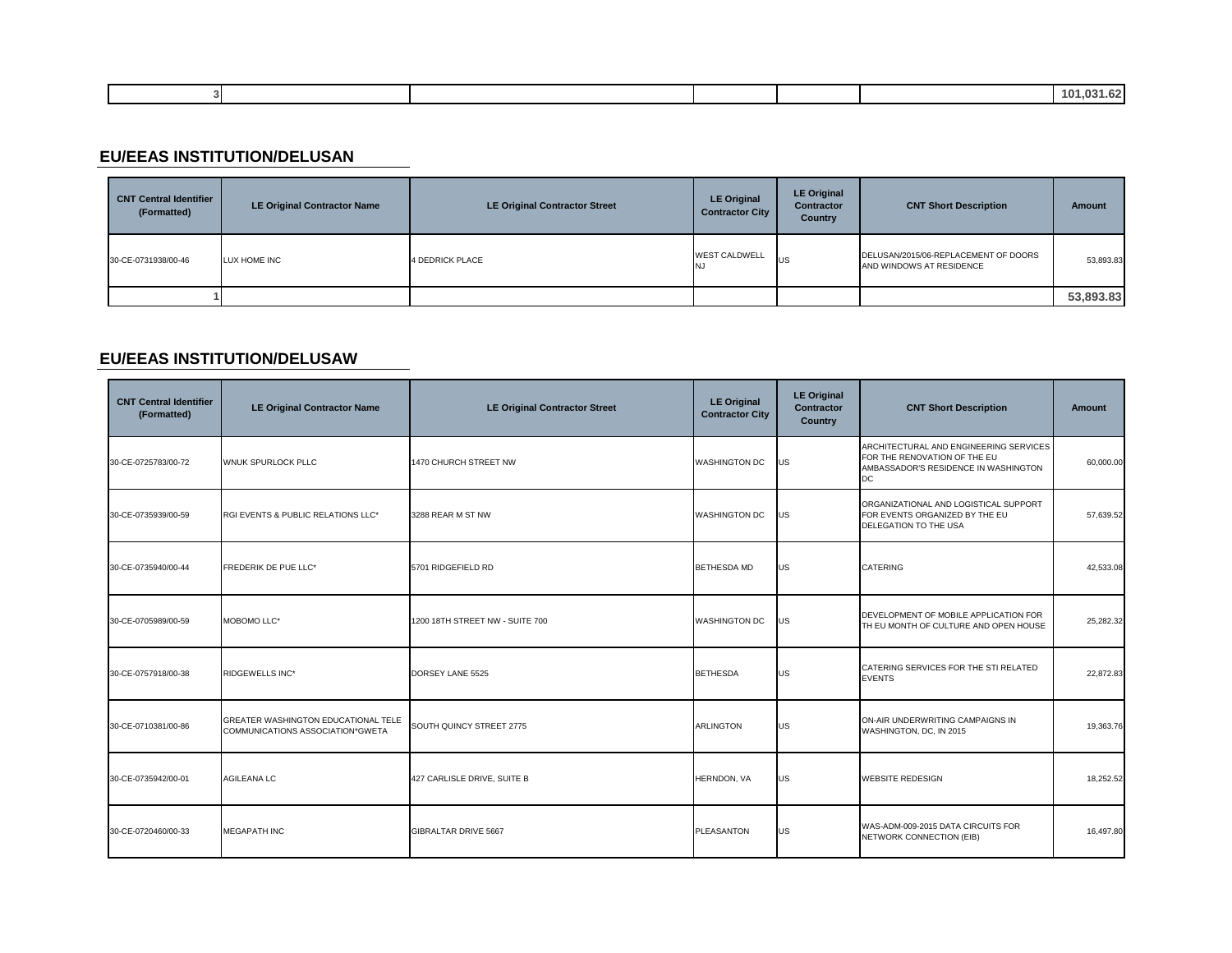| . . |  |  | $\sim$ |
|-----|--|--|--------|
|     |  |  |        |
|     |  |  |        |

### **EU/EEAS INSTITUTION/DELVENC**

| <b>CNT Central Identifier</b><br>(Formatted) | <b>LE Original Contractor Name</b> | <b>LE Original Contractor Street</b>       | <b>LE Original</b><br><b>Contractor City</b> | <b>LE Original</b><br><b>Contractor</b><br>Country | <b>CNT Short Description</b>         | Amount    |
|----------------------------------------------|------------------------------------|--------------------------------------------|----------------------------------------------|----------------------------------------------------|--------------------------------------|-----------|
| 30-CE-0743978/00-70                          | GENERADORES SCHNEEMAN CA*          | AV PRIN BELLO MONTE PISO 11 - OFICINA 11 C | <b>BELLO MONTE</b><br>CARACAS                | VE                                                 | INSTALLATION OF ELECTRICAL GENERATOR | 33,957.42 |
|                                              |                                    |                                            |                                              |                                                    |                                      | 33,957.42 |

#### **EU/EEAS INSTITUTION/DELVNMH**

| <b>CNT Central Identifier</b><br>(Formatted) | <b>LE Original Contractor Name</b>                                       | <b>LE Original Contractor Street</b>                                          | <b>LE Original</b><br><b>Contractor City</b> | <b>LE Original</b><br><b>Contractor</b><br>Country | <b>CNT Short Description</b> | Amount    |
|----------------------------------------------|--------------------------------------------------------------------------|-------------------------------------------------------------------------------|----------------------------------------------|----------------------------------------------------|------------------------------|-----------|
| 30-CE-0741982/00-46                          | CONG TY TNHH THIEN VIET PHAP*THIEN VIET<br><b>FRANCE COMPANY LIMITED</b> | SO 27 NGACH 1/22 NGO 1 DUONG AU CO PHUONG QUANG AN - QUAN<br>TAY HO THANH PHO | <b>HANOI</b>                                 | VN                                                 | Furniture HOD residence      | 16,947.77 |
|                                              |                                                                          |                                                                               |                                              |                                                    |                              | 16,947.77 |

#### **EU/EEAS INSTITUTION/DELZAFP**

| <b>CNT Central Identifier</b><br>(Formatted) | <b>LE Original Contractor Name</b> | <b>LE Original Contractor Street</b>   | <b>LE Original</b><br><b>Contractor City</b> | <b>LE Original</b><br><b>Contractor</b><br>Country | <b>CNT Short Description</b>                                   | <b>Amount</b> |
|----------------------------------------------|------------------------------------|----------------------------------------|----------------------------------------------|----------------------------------------------------|----------------------------------------------------------------|---------------|
| 30-CE-0718275/00-82                          | OEP FINANCIAL SERVICES (PTY) LTD*  | 16TH STREET 820 RANDJIESPARK - MIDRAND | <b>HALFWAY HOUSE</b>                         | <b>IZA</b>                                         | LEASE OF 3 X MULTI-FUNCTIONAL<br>PHOTOCOPIERS FOR 48 MONTHS    | 41,842.28     |
| 30-CE-0717981/00-22                          | <b>PRAXIS COMPUTING PTY LTD*</b>   | GIRTON ROAD 19 3RD FLOOR - PARKTOWN    | <b>HOUGHTON</b><br><b>JOHANNESBURG</b>       | ZA                                                 | TO PROVIDE DAY TO DAY IT SUPPORT AND<br><b>NETWORK BACK UP</b> | 26,170.40     |
|                                              |                                    |                                        |                                              |                                                    |                                                                | 68,012.68     |

### **EU/EEAS INSTITUTION/DELZARK**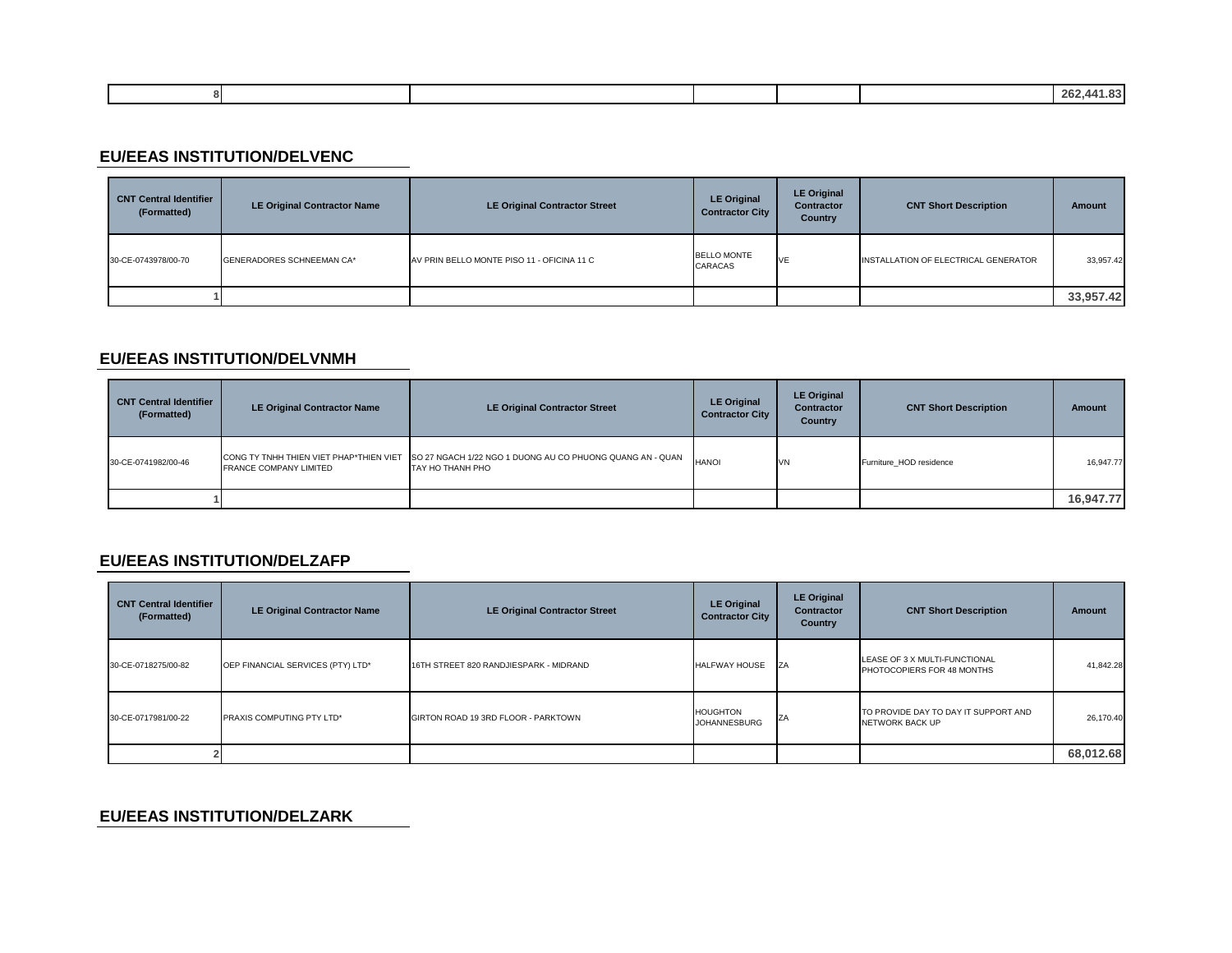| <b>CNT Central Identifier</b><br>(Formatted) | <b>LE Original Contractor Name</b>                                                                                                        | <b>LE Original Contractor Street</b> | <b>LE Original</b><br><b>Contractor City</b> | <b>LE Original</b><br><b>Contractor</b><br>Country | <b>CNT Short Description</b>                                           | <b>Amount</b> |
|----------------------------------------------|-------------------------------------------------------------------------------------------------------------------------------------------|--------------------------------------|----------------------------------------------|----------------------------------------------------|------------------------------------------------------------------------|---------------|
| 30-CE-0746266/00-58                          | UNITED NATIONS OFFICE FOR PROJECT S<br>ERVICES*UNOPS BUREAU DES NATIONS UN<br>IES POUR LES SERVICES D'APPUI AUX P<br><b>ROJETS</b>        | MARMORVEJ 51                         | <b>KOBENHAVN</b>                             | DK                                                 | AO: EEAS-2015-DEL/RDC-001-CAR: Acquisition de<br>Land Cruiser Hard Top | 40,143.00     |
| 30-CE-0754654/00-72                          | UNITED NATIONS OFFICE FOR PROJECT S<br>ERVICES*UNOPS BUREAU DES NATIONS UN<br><b>IES POUR LES SERVICES D'APPUI AUX P</b><br><b>ROJETS</b> | MARMORVEJ 51                         | <b>KOBENHAVN</b>                             | DK                                                 | EEAS-201-DEL/RDC-002-CAR                                               | 29,730.88     |
| 30-CE-0755905/00-27                          | UNITED NATIONS OFFICE FOR PROJECT S<br>ERVICES*UNOPS BUREAU DES NATIONS UN<br>IES POUR LES SERVICES D'APPUI AUX P<br><b>ROJETS</b>        | MARMORVEJ 51                         | <b>KOBENHAVN</b>                             | DK                                                 | EEAS-2015-RDC/DEL-003-CAR                                              | 29,309.21     |
|                                              |                                                                                                                                           |                                      |                                              |                                                    |                                                                        | 99,183.09     |

#### **EU/EEAS INSTITUTION/DELZMBL**

| <b>CNT Central Identifier</b><br>(Formatted) | <b>LE Original Contractor Name</b>    | <b>LE Original Contractor Street</b> | <b>LE Original</b><br><b>Contractor City</b> | <b>LE Original</b><br>Contractor<br><b>Country</b> | <b>CNT Short Description</b> | Amount    |
|----------------------------------------------|---------------------------------------|--------------------------------------|----------------------------------------------|----------------------------------------------------|------------------------------|-----------|
| 30-CE-0759146/00-67                          | INFOTECH BUSINESS SOLUTIONS LIMITED * | 1194 LUNZUA ROAD RODESPARK           | <b>LUSAKA</b>                                | ZM                                                 | <b>COPIERS</b>               | 54,347.83 |
| 30-CE-0759145/00-40                          | WILSON RAY*WILSON OFF ROAD SERVICES   | CAIRO ROAD PLOT 8 PERMANENT HOUSE    | LUSAKA                                       | ZM                                                 | OFFICE CHAIRS                | 26,086.96 |
|                                              |                                       |                                      |                                              |                                                    |                              | 80,434.79 |

#### **EU/EEAS INSTITUTION/DELZWEH**

| <b>CNT Central Identifier</b><br>(Formatted) | <b>LE Original Contractor Name</b> | <b>LE Original Contractor Street</b> | <b>LE Original</b><br><b>Contractor City</b> | <b>LE Original</b><br><b>Contractor</b><br>Country | <b>CNT Short Description</b>                                                                                                        | Amount    |
|----------------------------------------------|------------------------------------|--------------------------------------|----------------------------------------------|----------------------------------------------------|-------------------------------------------------------------------------------------------------------------------------------------|-----------|
| 30-CE-0707253/00-20                          | ANCHOR IT (PRIVATE) LIMITED*       | 3 EDITH CLOSE ARCADIA                | <b>HARARE</b>                                | ZW                                                 | DELZWEH - EEAS-DELZWEH-2015-SC-02 -<br>ANCHOR IT - ICT SUPPORT SERVICES TO THE<br>EU DELEGATION - 01 APRIL 2015 TO 31 MARCH<br>2017 | 55,000.00 |
|                                              |                                    |                                      |                                              |                                                    |                                                                                                                                     | 55,000.00 |

#### **EU/EEAS INSTITUTION/HR2**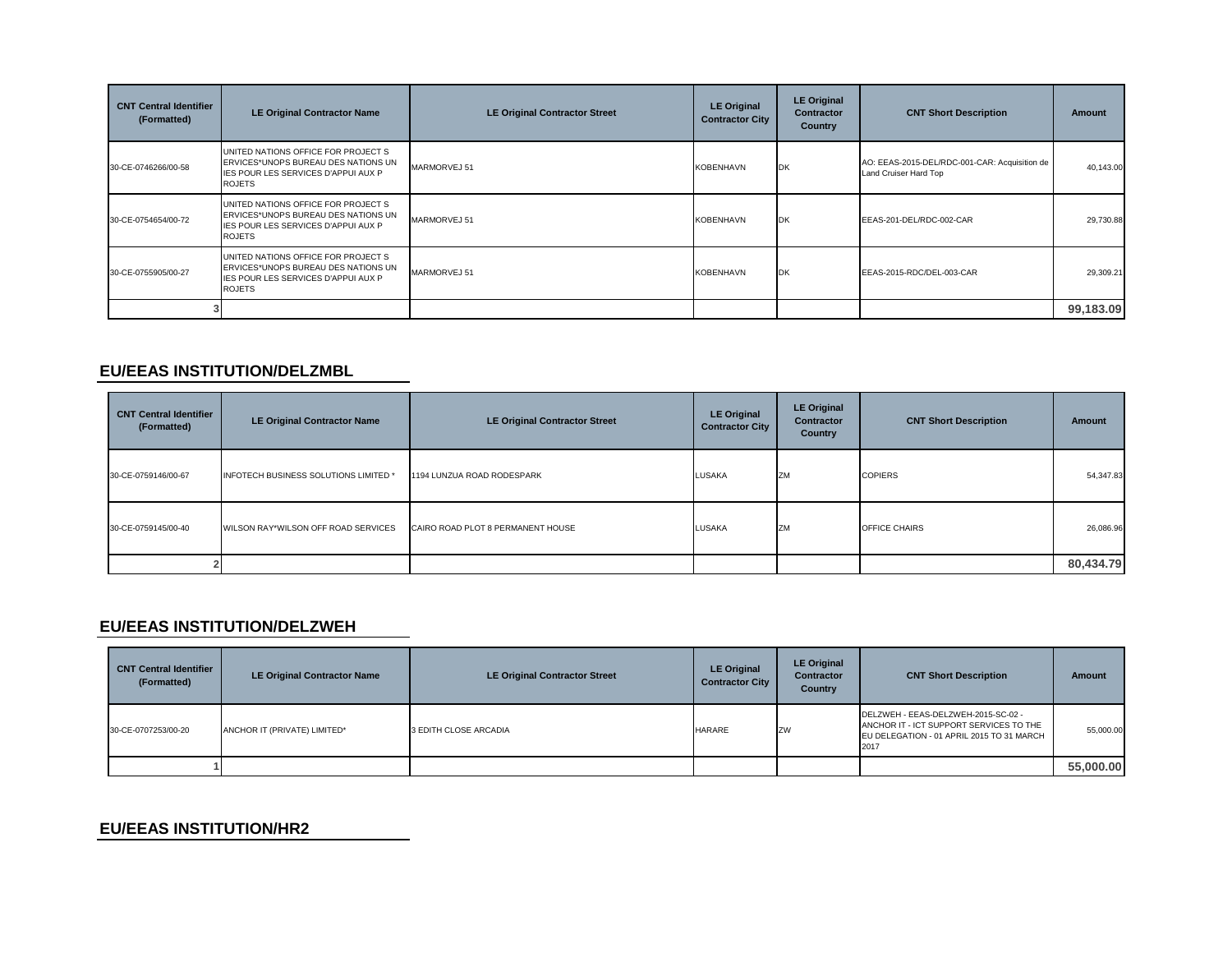| <b>CNT Central Identifier</b><br>(Formatted) | <b>LE Original Contractor Name</b>                           | <b>LE Original Contractor Street</b> | <b>LE Original</b><br><b>Contractor City</b> | <b>LE Original</b><br><b>Contractor</b><br><b>Country</b> | <b>CNT Short Description</b>                                             | <b>Amount</b> |
|----------------------------------------------|--------------------------------------------------------------|--------------------------------------|----------------------------------------------|-----------------------------------------------------------|--------------------------------------------------------------------------|---------------|
| 30-CE-0782723/00-73                          | GOMEZ ACEBO Y POMBO ABOGADOS SOCI<br>EDAD CIVIL PROFESIONAL* | PASEO DE LA CASTELLANA 216           | <b>MADRID</b>                                | <b>IES</b>                                                | ASSISTANCE IN THREE STAFF CASES BEFORE<br>THE COURT OF JUSTICE OF THE EU | 19,800.00     |
|                                              |                                                              |                                      |                                              |                                                           |                                                                          | 19,800.00     |

#### **EU/EEAS INSTITUTION/IBS3**

| <b>CNT Central Identifier</b><br>(Formatted) | <b>LE Original Contractor Name</b> | <b>LE Original Contractor Street</b>                                             | <b>LE Original</b><br><b>Contractor City</b> | <b>LE Original</b><br><b>Contractor</b><br><b>Country</b> | <b>CNT Short Description</b> | <b>Amount</b> |
|----------------------------------------------|------------------------------------|----------------------------------------------------------------------------------|----------------------------------------------|-----------------------------------------------------------|------------------------------|---------------|
| 30-CE-0759539/00-23                          |                                    | INDUSTRIAL CONTROL MACHINES SA*ICM SA RUE LEON CROSSET 51 - ZONING DES PLENESSES | WELKENRAEDT                                  | <b>IBE</b>                                                | IBS3-ICM XRAY-2014- OF 053   | 56,018.50     |
|                                              |                                    |                                                                                  |                                              |                                                           |                              | 56,018.50     |

# **EU/EEAS INSTITUTION/IBS6**

| <b>CNT Central Identifier</b><br>(Formatted) | <b>LE Original Contractor Name</b>          | <b>LE Original Contractor Street</b> | <b>LE Original</b><br><b>Contractor City</b> | <b>LE Original</b><br><b>Contractor</b><br>Country | <b>CNT Short Description</b>                               | <b>Amount</b> |
|----------------------------------------------|---------------------------------------------|--------------------------------------|----------------------------------------------|----------------------------------------------------|------------------------------------------------------------|---------------|
| 30-CE-0765362/00-36                          | AVANOC-IT & MANAGEMENT CONSULTING G<br>MBH* | DONAUFELDERSRASSE 73/5/TOP 2A        | <b>WIEN</b>                                  | <b>AT</b>                                          | IBS6 - AVANOC - PURCHASE ORDER 2 -<br>MAINTENANCE PKI 2016 | 28,000.00     |
|                                              |                                             |                                      |                                              |                                                    |                                                            | 28,000.00     |

### **EU/EEAS INSTITUTION/SGAFFGEN1**

| <b>CNT Central Identifier</b><br>(Formatted) | <b>LE Original Contractor Name</b>                                                                                                                       | <b>LE Original Contractor Street</b> | <b>LE Original</b><br><b>Contractor City</b> | <b>LE Original</b><br><b>Contractor</b><br>Country | <b>CNT Short Description</b>                                                      | <b>Amount</b> |
|----------------------------------------------|----------------------------------------------------------------------------------------------------------------------------------------------------------|--------------------------------------|----------------------------------------------|----------------------------------------------------|-----------------------------------------------------------------------------------|---------------|
| 30-CE-0708937/00-67                          | LEXISNEXIS BUSINESS INFORMATION SOL<br>UTIONS BV*LEXISNEXIS BENELUX LEXISN<br>EXIS EUROPE & AFRICA CORPORATE MARK<br>ETS KRANTENBANK ELSEVIER BUSINESS I | RADARWEG 29                          | AMSTERDAM                                    | <b>NL</b>                                          | SUBSCRIPTION TO LEXISNEXIS PRODUCTS FOR<br>5 MONTHS APRIL TO SEPTEMBER 2015       | 43.750.00     |
| 30-CE-0736384/00-33                          | LEXISNEXIS BUSINESS INFORMATION SOL<br>UTIONS BV*LEXISNEXIS BENELUX LEXISN<br>EXIS EUROPE & AFRICA CORPORATE MARK<br>ETS KRANTENBANK ELSEVIER BUSINESS I | RADARWEG 29                          | AMSTERDAM                                    | <b>INL</b>                                         | SUBSCRIPTION TO LEXISNEXIS PRODUCTS FOR<br>3.5 MONTHS 17 SEPT TO 31 DECEMBER 2015 | 30.625.00     |